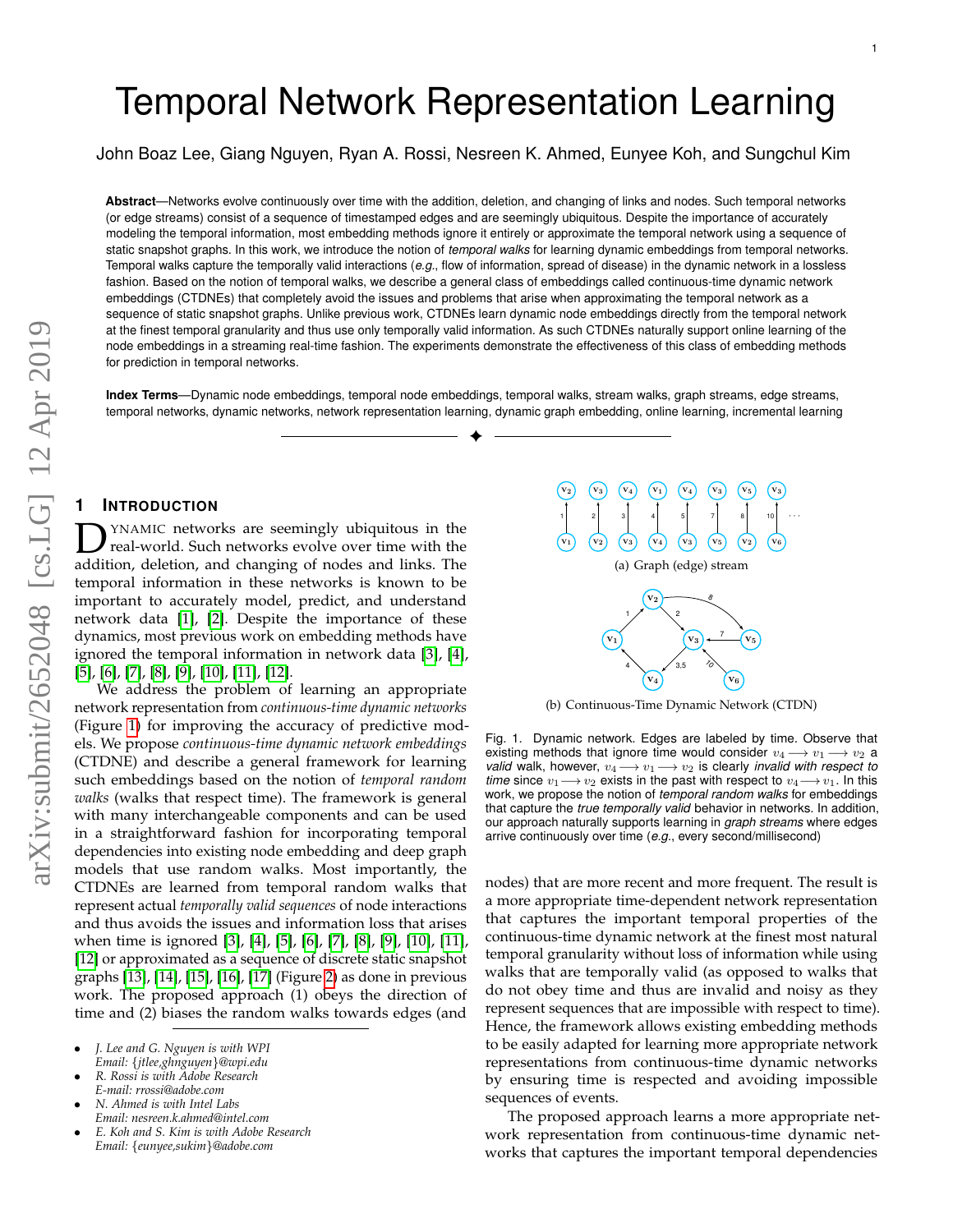of the network at the finest most natural granularity (*e.g.*, at a time scale of seconds or milliseconds). This is in contrast to approximating the dynamic network as a sequence of static snapshot graphs  $G_1, \ldots, G_t$  where each static snapshot graph represents all edges that occur between a userspecified discrete-time interval (*e.g.*, day or week) [\[18\]](#page-12-17), [\[19\]](#page-12-18), [\[20\]](#page-12-19). Besides the obvious loss of information, there are many other issues such as selecting an appropriate aggregation granularity which is known to be an important and challenging problem in itself that can lead to poor predictive performance or misleading results. In addition, our approach naturally supports learning in *graph streams* where edges arrive continuously over time (*e.g.*, every second/millisecond) [\[21\]](#page-12-20), [\[22\]](#page-12-21), [\[23\]](#page-12-22), [\[24\]](#page-12-23) and therefore can be used for a variety of applications requring real-time performance [\[25\]](#page-12-24), [\[26\]](#page-12-25), [\[27\]](#page-12-26).

We demonstrate the effectiveness of the proposed framework and generalized dynamic network embedding method for temporal link prediction in several real-world networks from a variety of application domains. Overall, the proposed method achieves an average gain of 11.9% across all methods and graphs. The results indicate that modeling temporal dependencies in graphs is important for learning appropriate and meaningful network representations. In addition, any existing embedding method or deep graph model that uses random walks can benefit from the proposed framework (*e.g.*, [\[3\]](#page-12-2), [\[4\]](#page-12-3), [\[8\]](#page-12-7), [\[9\]](#page-12-8), [\[10\]](#page-12-9), [\[11\]](#page-12-10), [\[12\]](#page-12-11), [\[28\]](#page-12-27)) as it serves as a basis for incorporating important temporal dependencies into existing methods. Methods generalized by the framework are able to learn more meaningful and accurate time-dependent network embeddings that capture important properties from continuous-time dynamic networks.

Previous embedding methods and deep graph models that use random walks search over the space of random walks  $\mathcal S$  on  $G$ , whereas the class of models (continuous-time dynamic network embeddings) proposed in this work learn temporal embeddings by searching over the space  $\mathbb{S}_T$  of temporal random walks that obey time and thus  $\mathbb{S}_T$  includes only *temporally valid walks*. See Figure [3](#page-2-0) for intuition. Informally, a *temporal walk*  $S_t$  from node  $v_{i_1}$  to node  $v_{i_{L+1}}$  is defined as a sequence of edges  $\{(v_{i_1}, v_{i_2}, t_{i_1}), (v_{i_2}, v_{i_3}, t_{i_2}), \ldots, (v_{i_L},$  $\{v_{i_{L+1}}, t_{i_L})\}$  such that  $t_{i_1} \leq t_{i_2} \leq \ldots \leq t_{i_L}$ . A temporal walk represents a *temporally valid* sequence of edges traversed in increasing order of edge times and therefore respect time. For instance, suppose each edge represents a contact (*e.g.*, email, phone call, proximity) between two entities, then a temporal random walk represents a feasible route for a piece of information through the dynamic network. It is straightforward to see that existing methods that ignore time learn embeddings from a set of random walks that are not actually possible when time is respected and thus represent invalid sequences of events.

The sequence that links (events) occur in a network carries important information, *e.g.*, if the event (link) represents an email communication sent from one user to another, then the state of the user who receives the email message changes in response to the email communication. For instance, suppose we have two emails  $e_i = (v_1, v_2)$  from  $v_1$  to  $v_2$  and  $e_j = (v_2, v_3)$  from  $v_2$  to  $v_3$ ; and let  $\mathcal{T}(v_1, v_2)$  be the time of an email  $e_i = (v_1, v_2)$ . If  $\mathcal{T}(v_1, v_2) < \mathcal{T}(v_2, v_3)$  then the message  $e_j = (v_2, v_3)$  may reflect the information received

from the email communication  $e_i = (v_1, v_2)$ . However, if  $\mathcal{T}(v_1, v_2) > \mathcal{T}(v_2, v_3)$  then the message  $e_i = (v_2, v_3)$ cannot contain any information communicated in the email  $e_i = (v_1, v_2)$ . This is just one simple example illustrating the importance of modeling the actual sequence of events (email communications). Embedding methods that ignore time are prone to many issues such as learning inappropriate node embeddings that do not accurately capture the dynamics in the network such as the real-world interactions or flow of information among nodes. An example of information loss that occurs when time is ignored or the actual dynamic network is approximated using a sequence of discrete static snapshot graphs is shown in Figure [1](#page-0-0) and [2,](#page-1-0) respectively. This is true for networks that involve the flow or diffusion of information through a network [\[29\]](#page-12-28), [\[30\]](#page-12-29), [\[31\]](#page-12-30), networks modeling the spread of disease/infection [\[32\]](#page-12-31), spread of influence in social networks (with applications to product adoption, viral marketing) [\[33\]](#page-12-32), [\[34\]](#page-12-33), or more generally any type of dynamical system or diffusion process over a network [\[29\]](#page-12-28), [\[30\]](#page-12-29), [\[31\]](#page-12-30).

The proposed approach naturally supports generating dynamic node embeddings for any pair of nodes at a specific time t. More specifically, given a newly arrived edge between node  $i$  and  $j$  at time  $t$ , we simply add the edge to the graph, perform a number of temporal random walks that contain those nodes, and then update the embedding vectors for those nodes (via a partial fast update) using only those walks. In this case, there is obviously no need to recompute the embedding vectors for all such nodes in the graph as the update is very minor and an online partial update can be performed fast. This obviously includes the case where either node in the new edge has never been seen previously. The above is obviously a special case of our framework and is a trivial modification. Notice that we can also obviously drop-out past edges as they may become stale.



<span id="page-1-0"></span>Fig. 2. Representing the continuous-time dynamic network as a static graph or discrete-time dynamic network (DTDN). Noise and information loss occurs when the true dynamic network (Figure [1\)](#page-0-0) is approximated as a sequence of discrete static snapshot graphs  $G_1, \ldots, G_t$  using a user-defined aggregation time-scale  $s$  (temporal granularity). Suppose the dynamic network in Figure [1](#page-0-0) is used and  $s = 5$ , then  $G_1$  includes all edges in the time-interval  $[1, 5]$  whereas  $G_2$  includes all edges in  $[6, 10]$ and so on. Notice that in the static snapshot graph  $G_1$  the walk  $v_4$ v1−→v<sup>2</sup> is still possible despite it being *invalid* while the perfectly valid temporal walk  $v_1 \longrightarrow v_2 \longrightarrow v_5$  is impossible. Both cases are captured correctly without any loss using the proposed notion of *temporal walk* on the actual dynamic network.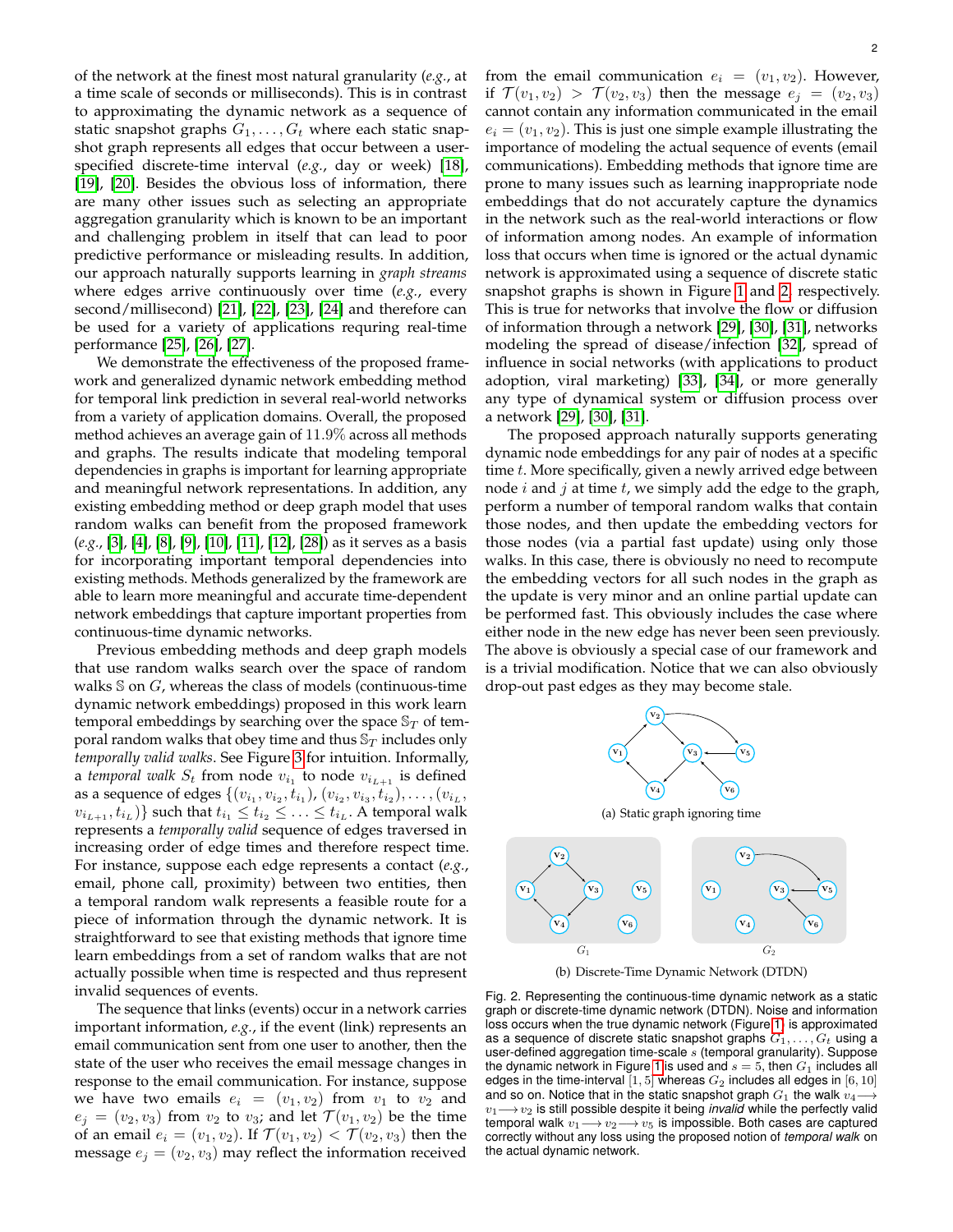**Summary of Main Contributions:** This work makes three main contributions. First, we propose the notion of *temporal walks* for embedding methods. This notion can be used in a straightforward fashion to adapt other existing and/or future state-of-the-art methods for learning embeddings from temporal networks (graph streams). Second, unlike previous work that learn embeddings using an approximation of the actual dynamic network (*i.e.*, sequence of static graphs), we describe a new class of embeddings called *continuoustime dynamic network embeddings* (CTDNE) that are learned directly from the graph stream. CTDNEs avoid the issues and information loss that arise when time is ignored or the dynamic network (graph stream) is approximated as a sequence of discrete static snapshot graphs. This new class of embeddings leverage the proposed notion of *temporal walks* that captures the *temporally valid interactions* (*e.g.*, flow of information, spread of diseases) in the dynamic network (graph stream) in a lossless fashion. As an aside, since these embeddings are learned directly from the graph stream at the finest granularity, they can also be learned in an online fashion, *i.e.*, node embeddings are updated in real-time after every new edge (or batch of edges). Finally, we describe a framework for learning them based on the notion of *temporal walks*. The proposed framework provides a basis for generalizing existing (or future state-of-the-art) embedding methods that use the traditional notion of random walks over static or discrete approximation of the actual dynamic network.

#### <span id="page-2-3"></span>**2 CONTINUOUS-TIME DYNAMIC EMBEDDINGS**

While previous work uses discrete approximations of the dynamic network (*i.e.*, a sequence of discrete static snapshot graphs), this paper proposes an entirely new direction that instead focuses on learning embeddings directly from the graph stream using only temporally valid information.

In this work, instead of approximating the dynamic network as a sequence of discrete static snapshot graphs defined as  $G_1, \ldots, G_T$  where  $G_i = (V, E_t)$  and  $E_t$  are the edges active between the timespan  $\left[t_{i-1}, t_i\right]$ , we model the *temporal interactions* in a lossless fashion as a *continuous-time dynamic network* (CTDN) defined formally as:

DEFINITION 1 (CONTINUOUS-TIME DYNAMIC NETWORK) *Given a graph*  $G = (V, E_T, T)$ *, let* V *be a set of vertices, and*  $E_T \subseteq V \times V \times \mathbb{R}^+$  be a set of temporal edges between vertices



<span id="page-2-0"></span>Fig. 3. Illustration depicting the space of all possible random walks S (up to a fixed length  $L$ ) including (i) the space of temporal (time-obeying) random walks denoted as  $\mathbb{S}_T$  that capture the temporally valid flow of information (or disease, etc.) in the network without any loss and (ii) the space of random walks that are possible when the dynamic network is approximated as a sequence of discrete static snapshot graphs denoted as  $\mathbb{S}_D$ . Notice there is a very small overlap between  $\mathbb{S}_T$  and  $\mathbb{S}_D$ .

in V, and  $\mathcal{T}$   $: E$   $\rightarrow$   $\mathbb{R}^{+}$  is a function that maps each edge to *a corresponding timestamp. At the finest granularity, each edge*  $e_i = (u,v,t) \in E_T$  may be assigned a unique time  $t \in \mathbb{R}^+.$ 

In continuous-time dynamic networks (*i.e.*, temporal networks, graph streams), edges occur over a time span  $\mathcal{T} \subseteq \mathbb{T}$ where  $\mathbb T$  is the temporal domain.<sup>[1](#page-2-1)</sup> For continuous-time systems  $\mathbb{T} = \mathbb{R}^+$ . In such networks, a *valid* walk is defined as a sequence of nodes connected by edges with non-decreasing timestamps. In other words, if each edge captures the time of contact between two entities, then a (valid temporal) walk may represent a feasible route for a piece of information. More formally,

<span id="page-2-2"></span>DEFINITION 2 (TEMPORAL WALK) *A temporal walk from* v1 *to*  $v_k$  *in G is a sequence of vertices*  $\langle v_1, v_2, \cdots, v_k \rangle$  *such that*  $\langle v_i, v_{i+1} \rangle \in E_T$  for  $1 \leq i < k$ , and  $\mathcal{T}(v_i, v_{i+1}) \leq \mathcal{T}(v_{i+1}, v_{i+2})$ *for*  $1 \leq i \leq (k-1)$ *. For two arbitrary vertices*  $u, v \in V$ *, we say that* u *is temporally connected to* v *if there exists a temporal walk from* u *to* v*.*

The definition of temporal walk echoes the standard definition of a walk in static graphs but with an additional constraint that requires the walk to respect time, that is, edges must be traversed in increasing order of edge times. As such, temporal walks are naturally asymmetric. Modeling the dynamic network in a continuous fashion makes it completely trivial to add or remove edges and nodes. For instance, suppose we have a new edge  $(v, u, t)$  at time t, then we can sample a small number of temporal walks ending in  $(v, u)$  and perform a fast partial update to obtain the updated embeddings (See Section [3.3](#page-4-0) for more details). This is another advantage to our approach compared to previous work that use discrete static snapshot graphs to approximate the dynamic network. Note that performing a temporal walk forward through time is equivalent to one backward through time. However, for the streaming case (online learning of the embeddings) where we receive an edge  $(v, u, t)$  at time  $t$ , then we sample a temporal walk backward through time. A *temporally invalid walk* is a walk that does not respect time. Any method that uses temporally invalid walks or approximates the dynamic network as a sequence of static snapshot graphs is said to have *temporal loss*.

We define a new type of embedding for dynamic networks (graph streams) called continuous-time dynamic network embedding (CTDNEs).

DEFINITION 3 (CONTINUOUS-TIME DYNAMIC NETWORK  $\texttt{EMBEDDING)}\;$  Given a dynamic network  $G=(V,E_T,\mathcal{T})\;(graph$ stream), the goal is to learn a function  $f\,:\,V\,\to\,\mathbb{R}^D$  that maps *nodes in the continuous-time dynamic network (graph stream)* G *to* D*-dimensional time-dependent embeddings using only data that is temporally valid (*e.g.*, temporal walks defined in Definition [2\)](#page-2-2).*

Unlike previous work that ignores time or *approximates* the dynamic network as a sequence of discrete static snapshot graphs  $G_1, \ldots, G_t$ , CTDNEs proposed in this work are learned from temporal random walks that capture the true temporal interactions (*e.g.*, flow of information, spread of diseases, etc.) in the dynamic network in a lossless fashion. CTDNEs (or simply dynamic node embeddings) can be learned incrementally or in a streaming fashion where embeddings are updated in real-time as new edges arrive.

<span id="page-2-1"></span>1. The terms temporal network, graph stream, and continuous-time dynamic network are used interchangeably.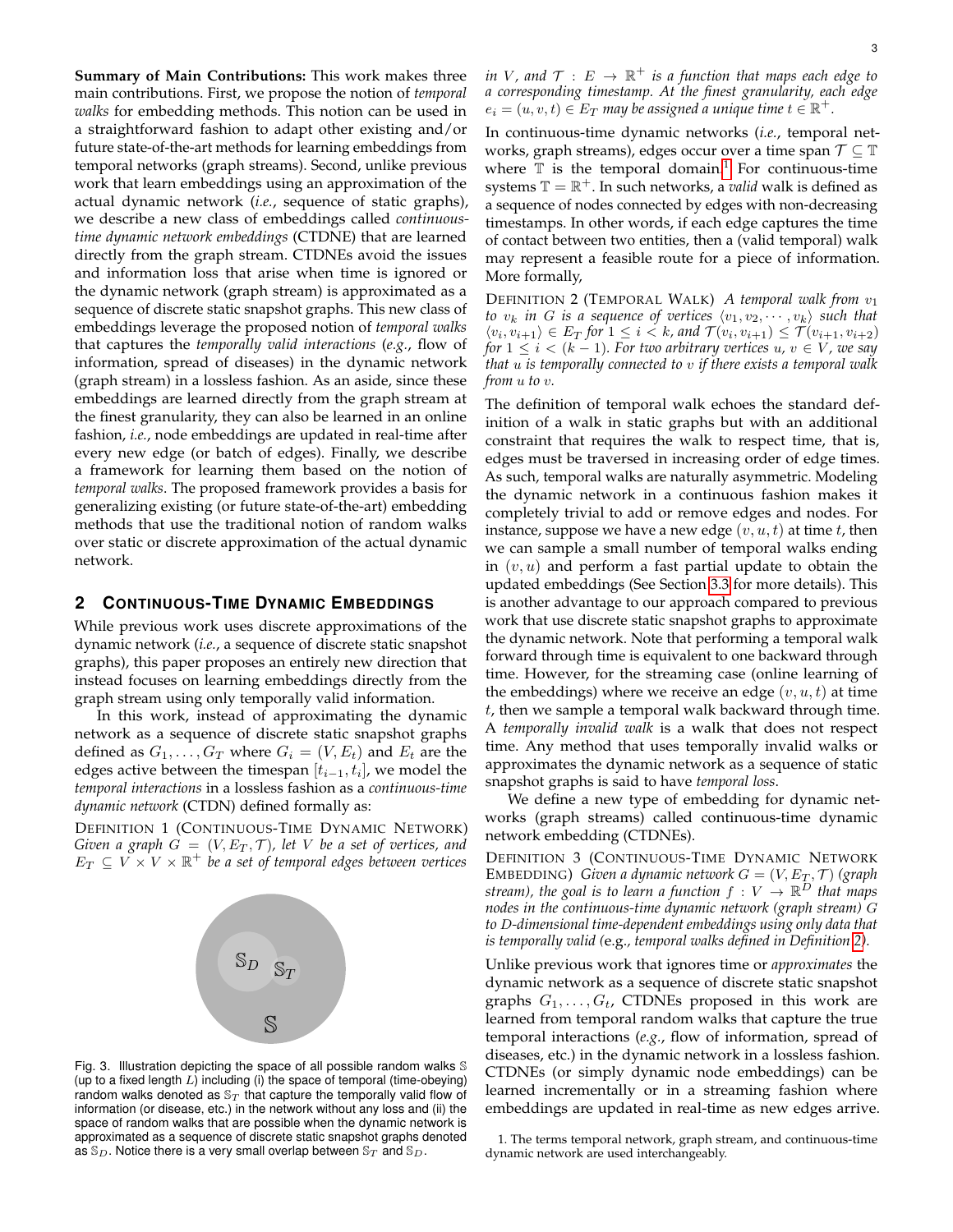For this new class of dynamic node embeddings, we describe a general framework for learning such temporally valid embeddings from the graph stream in Section [3.](#page-3-0)

# <span id="page-3-0"></span>**3 FRAMEWORK**

While Section [2](#page-2-3) formally introduced the new class of embeddings investigated in this work, this section describes a general framework for deriving them based on the notion of *temporal walks*. The framework has two main interchangeable components that can be used to *temporally bias* the learning of the dynamic node embeddings. We describe each component in Section [3.1](#page-3-1) and [3.2.](#page-3-2) In particular, the CTDNE framework generates *biased (and unbiased) temporal random walks* from CTDNs in Section [3.1](#page-3-1)[-3.2](#page-3-2) that are then used in Section [3.3](#page-4-0) for deriving time-dependent embeddings that are learned from temporally valid node sequences that capture in a lossless fashion the actual flow of information or spread of disease in a network. It is straightforward to use the CTDNE framework for temporal networks where edges are active only for a specified time-period.



<span id="page-3-5"></span>Fig. 4. Example initial edge selection cumulative probability distributions (CPDs) for each of the variants investigated (uniform, linear, and exponential). Observe that exponential biases the selection of the initial edge towards those occurring more recently than in the past, whereas linear lies between exponential and uniform.

#### <span id="page-3-1"></span>**3.1 Initial Temporal Edge Selection**

This section describes approaches to temporally bias the temporal random walks by selecting the initial temporal edge to begin the temporal random walk. In general, each temporal walk starts from a temporal edge  $e_i \in E_T$  at time  $t = \mathcal{T}$  selected from a distribution  $\mathbb{F}_s$ . The distribution used to select the initial temporal edge can either be uniform in which case there is no bias or the selection can be temporally biased using an arbitrary weighted (non-uniform) distribution for  $\mathbb{F}_s$ . For instance, to learn node embeddings for the temporal link prediction task, we may want to begin more temporal walks from edges closer to the current time point as the events/relationships in the distant past may be less predictive or indicative of the state of the system now. Selecting the initial temporal edge in an unbiased fashion is discussed in Section [3.1.1](#page-3-3) whereas strategies that temporally bias the selection of the initial edge are discussed

in Section [3.1.2.](#page-3-4) In the case of learning CTDNEs in an online fashion, we do not need to select the initial edge since we simply sample a number of temporal walks that end at the new edge. See Section [3.3](#page-4-0) for more details on learning CTDNEs in an online fashion.

## <span id="page-3-3"></span>*3.1.1 Unbiased*

In the case of initial edge selection, each edge  $e_i = (v, u, t) \in$  $E_T$  has the same probability of being selected:

<span id="page-3-7"></span>
$$
\mathbb{P}(e) = 1/|E_T| \tag{1}
$$

This corresponds to selecting the initial temporal edge using a uniform distribution.

## <span id="page-3-4"></span>*3.1.2 Biased*

We describe two techniques to temporally bias the selection of the initial edge that determines the start of the temporal random walk. In particular, we select the initial temporal edge using a temporally weighted distribution based on exponential and linear functions. However, the proposed continuous-time dynamic network embedding framework is flexible with many interchangeable components and therefore can easily support other temporally weighted distributions for selecting the initial temporal edge.

**Exponential:** We can also bias initial edge selection using an exponential distribution, in which case each edge  $e \in E_T$  is assigned the probability:

<span id="page-3-6"></span>
$$
\mathbb{P}(e) = \frac{\exp\left[\mathcal{T}(e) - t_{\min}\right]}{\sum_{e' \in E_T} \exp\left[\mathcal{T}(e') - t_{\min}\right]}
$$
(2)

where  $t_{\min}$  is the minimum time associated with an edge in the dynamic graph. This defines a distribution that heavily favors edges appearing later in time.

**Linear:** When the time difference between two time-wise consecutive edges is large, it can sometimes be helpful to map the edges to discrete time steps. Let  $\eta: E_T \to \mathbb{Z}^+$  be a function that sorts (in ascending order by time) the edges in the graph. In other words  $\eta$  maps each edge to an index with  $\eta(e) = 1$  for the earliest edge e. In this case, each edge  $e \in \eta(E_T)$  will be assigned the probability:

<span id="page-3-8"></span>
$$
\mathbb{P}(e) = \frac{\eta(e)}{\sum_{e' \in E_T} \eta(e')}
$$
 (3)

See Figure [4](#page-3-5) for examples of the uniform, linear, and exponential variants.

#### <span id="page-3-2"></span>**3.2 Temporal Random Walks**

After selecting the initial edge  $e_i = (u, v, t)$  at time t to begin the temporal random walk (Section [3.1\)](#page-3-1) using  $\mathbb{F}_s$ , how can we perform a temporal random walk starting from that edge? We define the set of temporal neighbors of a node  $v$  at time  $t$ as follows:

DEFINITION 4 (TEMPORAL NEIGHBORHOOD) *The set of temporal neighbors of a node v at time t denoted as*  $\Gamma_t(v)$  *are:* 

$$
\Gamma_t(v) = \{(w, t') \mid e = (v, w, t') \in E_T \land \mathcal{T}(e) > t\}
$$
 (4)

Observe that the same neighbor  $w$  can appear multiple times in  $\Gamma_t(v)$  since multiple temporal edges can exist between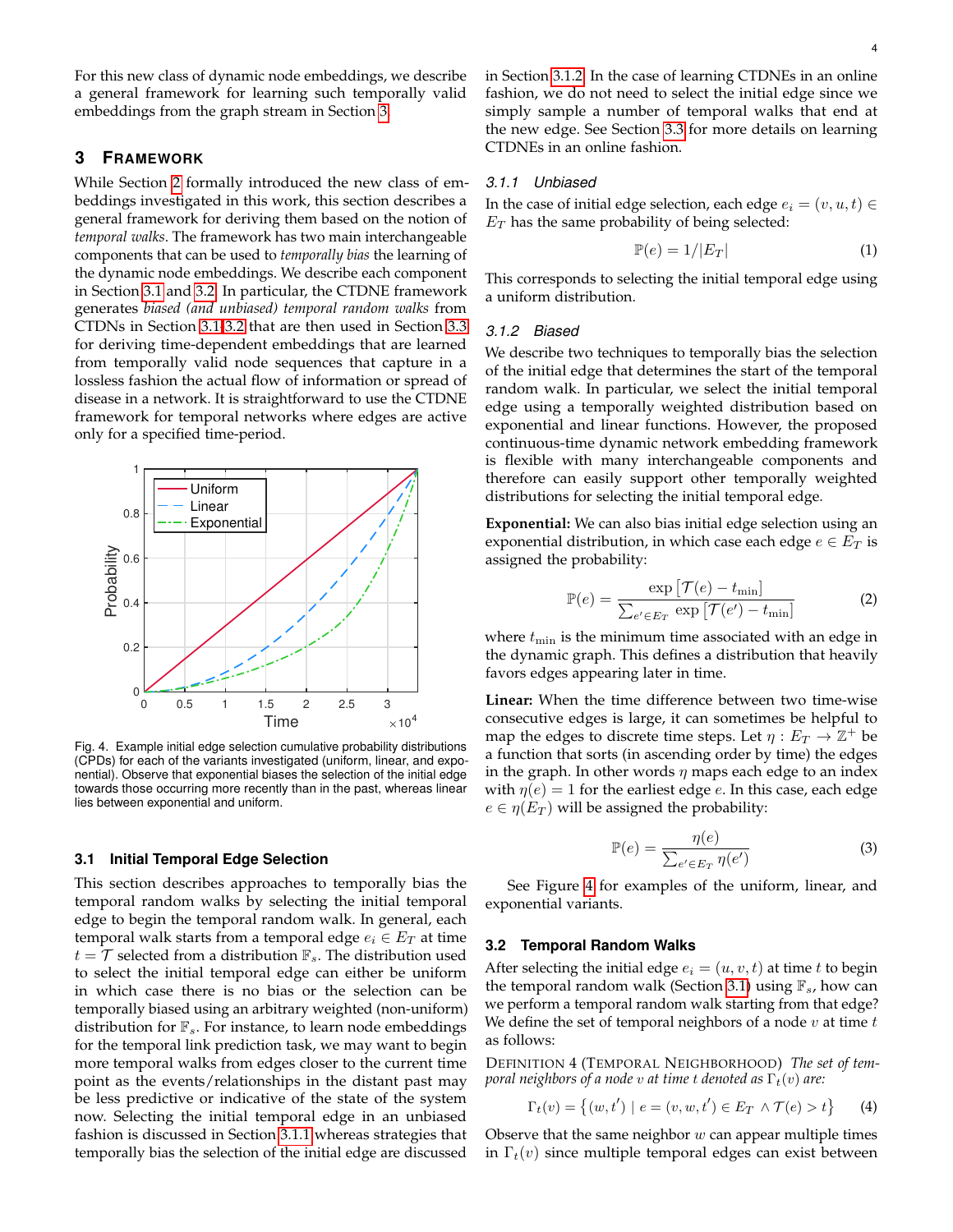the same pair of nodes. See Figure [5](#page-4-1) for an example. The next node in a temporal random walk can then be chosen from the set  $\Gamma_t(v)$ . Here we use a second distribution  $\mathbb{F}_{\Gamma}$  to *temporally bias* the neighbor selection. Again, this distribution can either be uniform, in which case no bias is applied, or more intuitively biased to consider time. For instance, we may want to bias the sampling strategy towards walks that exhibit smaller "in-between" time for consecutive edges. That is, for each consecutive pair of edges  $(u, v, t)$ , and  $(v, w, t+k)$ in the random walk, we want  $k$  to be small. For temporal link prediction on a dynamic social network, restricting the "in-between" time allows us to sample walks that do not group friends from different time periods together. As an example, if  $k$  is small we are likely to sample the random walk sequence  $(v_1, v_2, t), (v_2, v_3, t + k)$  which makes sense as  $v_1$  and  $v_3$  are more likely to know each other since  $v_2$  has interacted with them both recently. On the other hand, if  $k$  is large we are unlikely to sample the sequence. This helps to separate people that  $v_2$  interacted with during very different time periods (*e.g.* high-school and graduate school) as they are less likely to know each other.



<span id="page-4-1"></span>Fig. 5. Temporal neighborhood of a node  $v_2$  at time  $t = 6$  denoted as  $\Gamma_t(v_2)$ . Notice that  $\Gamma_t(v_2) = \{v_4, v_3, v_5, v_3\}$  is an ordered multiset where the temporal neighbors are sorted in ascending order by time with the nodes more recent appearing first. Moreover, the same node can appear multiple times (*e.g.*, a user sends another user multiple emails, or an association/event occurs multiple times between the same entities). This is in contrast to the definition of neighborhood used by previous work that is not parameterized by time, *e.g.*,  $\Gamma(v_2) = \{v_3, v_4, v_5, v_6, v_8\}$ or  $\Gamma(v_2) = \{v_3, v_3, v_4, v_5, v_6, v_8\}$  if multigraphs are supported.

#### *3.2.1 Unbiased*

For unbiased temporal neighbor selection, given an arbitrary edge  $e = (u, v, t)$ , each temporal neighbor  $w \in \Gamma_t(v)$  of node  $v$  at time  $t$  has the following probability of being selected:

<span id="page-4-5"></span>
$$
\mathbb{P}(w) = 1/|\Gamma_t(v)| \tag{5}
$$

#### *3.2.2 Biased*

We describe two techniques to bias the temporal random walks by sampling the next node in a temporal walk via temporally weighted distributions based on exponential and linear functions. However, the continuous-time dynamic network embedding framework is flexible and can easily be used with other application or domain-dependent *temporal bias functions*.

**Exponential:** When exponential decay is used, we formulate the probability as follows. Given an arbitrary edge  $e =$  $(u, v, t)$ , each temporal neighbor  $w \in \Gamma_t(v)$  has the following probability of being selected:

<span id="page-4-4"></span>
$$
\mathbb{P}(w) = \frac{\exp[\tau(w) - \tau(v)]}{\sum_{w' \in \Gamma_t(v)} \exp[\tau(w') - \tau(v)]}
$$
(6)

Note that we abuse the notation slightly here and use  $\tau$  to mean the mapping to the corresponding time. This is similar to the exponentially decaying probability of consecutive contacts observed in the spread of computer viruses and worms [\[35\]](#page-12-34).

**Linear:** Here, we define  $\delta: V \times \mathbb{R}^+ \to \mathbb{Z}^+$  as a function which sorts temporal neighbors in descending order timewise. The probability of each temporal neighbor  $w \in \Gamma_t(v)$ of node  $v$  at time  $t$  is then defined as:

<span id="page-4-6"></span>
$$
\mathbb{P}(w) = \frac{\delta(w)}{\sum_{w' \in \Gamma_t(v)} \delta(w')} \tag{7}
$$

This distribution biases the selection towards edges that are closer in time to the current node.

#### *3.2.3 Temporal Context Windows*

Since temporal walks preserve time, it is possible for a walk to run out of *temporally valid* edges to traverse. Therefore, we do not impose a strict length on the temporal random walks. Instead, we simply require each temporal walk to have a minimum length  $\omega$  (in this work,  $\omega$  is equivalent to the context window size for skip-gram [\[36\]](#page-12-35)). A maximum length  $L$  can be provided to accommodate longer walks. A temporal walk  $\mathcal{S}_{t_i}$  with length  $|\mathcal{S}_{t_i}|$  is considered valid iff

$$
\omega \leq |\mathcal{S}_{t_i}| \leq L
$$

Given a set of temporal random walks  $\{\mathcal{S}_{t_1},\mathcal{S}_{t_2},\cdots,\mathcal{S}_{t_k}\},$ we define the temporal context window count  $\beta$  as the total number of context windows of size  $\omega$  that can be derived from the set of temporal random walks. Formally, this can be written as:

$$
\beta = \sum_{i=1}^{k} (|\mathcal{S}_{t_i}| - \omega + 1) \tag{8}
$$

When deriving a set of temporal walks, we typically set  $\beta$  to be a multiple of  $N = |V|$ . Note that this is only an implementation detail and is not important for Online CTDNEs.

#### <span id="page-4-0"></span>**3.3 Learning Dynamic Node Embeddings**

Given a temporal walk  $S_t$ , we can now formulate the task of learning time-preserving node embeddings in a CTDN as the optimization problem:

$$
\max_{f} \log \mathbb{P}\big(W_T = \{v_{i-\omega}, \cdots, v_{i+\omega}\} \setminus v_i \mid f(v_i)\big) \quad (9)
$$

where  $f: V \to \mathbb{R}^D$  is the node embedding function,  $\omega$  is the context window size for optimization, and

<span id="page-4-3"></span><span id="page-4-2"></span>
$$
W_T = \{v_{i-\omega}, \cdots, v_{i+\omega}\}\
$$

such that

$$
\mathcal{T}(v_{i-\omega}, v_{i-\omega+1}) < \cdots < \mathcal{T}(v_{i+\omega-1}, v_{i+\omega})
$$

is an arbitrary temporal context window  $W_T \subseteq S_t$ . For tractability, we assume conditional independence between the nodes of a temporal context window when observed with respect to the source node  $v_i$ . That is:

$$
\mathbb{P}(W_T|f(v_i)) = \prod_{v_{i+k} \in W_T} \mathbb{P}(v_{i+k}|f(v_i)) \tag{10}
$$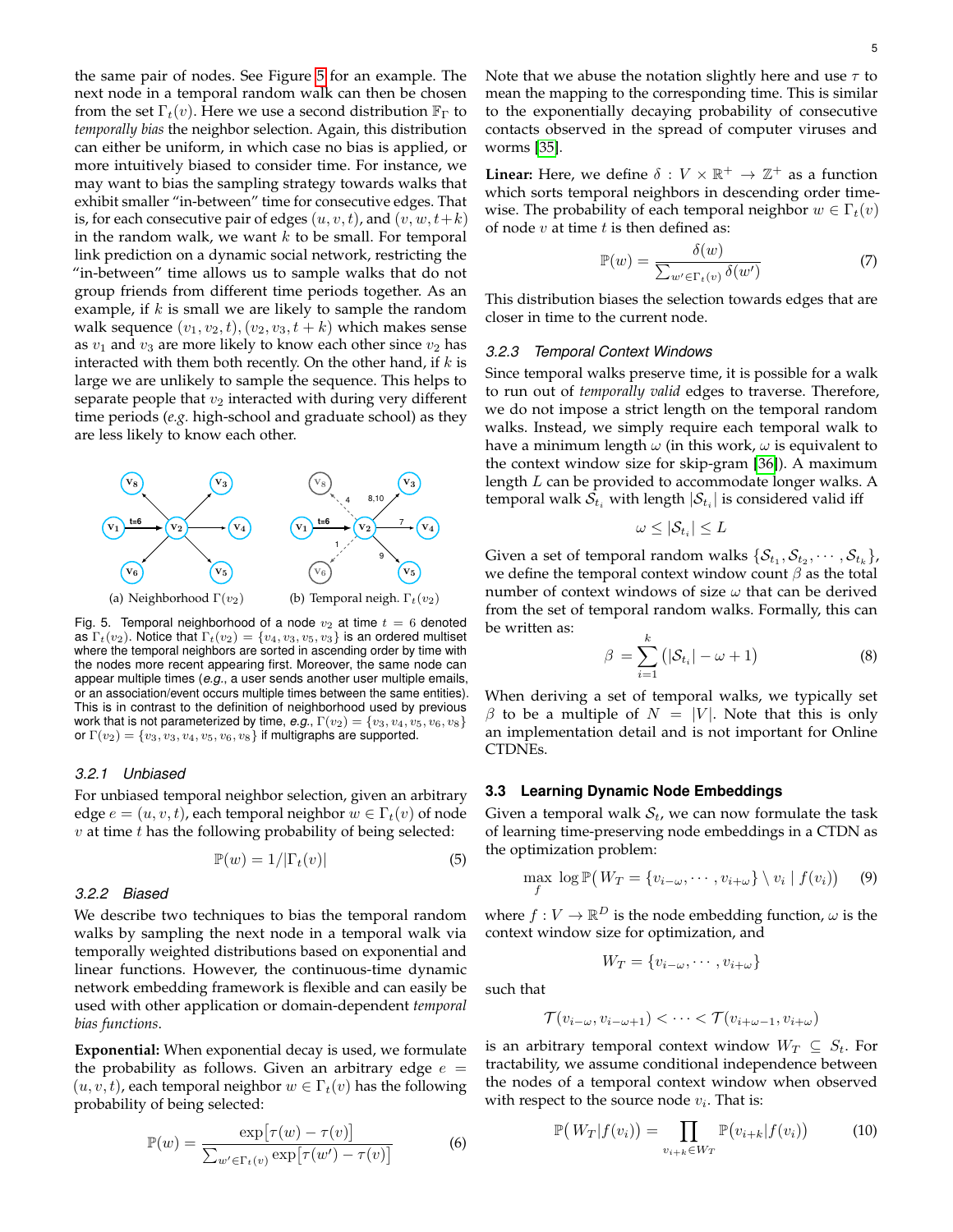

<span id="page-5-2"></span>Fig. 6. Frequency of *temporal random walks* by length

We can model the conditional likelihood of every sourcenearby node pair  $(v_i, v_j)$  as a softmax unit parameterized by a dot product of their feature vectors:

$$
\mathbb{P}(v_j|f(v_i)) = \frac{\exp[f(v_j) \cdot f(v_i)]}{\sum_{v_k \in V} \exp[f(v_k) \cdot f(v_i)]}
$$
(11)

Using Eq. [10-](#page-4-2) [11,](#page-5-0) the optimization problem in Eq. [9](#page-4-3) reduces to:

$$
\max_{f} \sum_{v_i \in V} \left( -\log Z_i + \sum_{v_j \in W_T} f(v_j) \cdot f(v_i) \right) \tag{12}
$$

where the term  $Z_i = \sum_{v_j \in V} \exp[f(v_i) \cdot f(v_j)]$  can be approximated by negative sampling. Given a graph  $G$ , let  $\mathbb S$  be the space of all possible random walks on  $G$  and let  $\mathbb{S}_T$  be the space of all temporal random walks on G. It is straightforward to see that the space of temporal random walks  $\mathbb{S}_T$  is contained within  $\mathbb{S}_r$ , and  $\mathbb{S}_T$  represents only a tiny fraction of possible random walks in S. Existing methods sample a set of random walks  $S$  from  $S$  whereas this work focuses on sampling a set of *temporal random walks*  $S_t$  from  $\mathbb{S}_T \subseteq \mathbb{S}$ . In general, the probability of an existing method sampling a temporal random walk from S by chance is extremely small and therefore the vast majority of random walks sampled by these methods represent sequences of events between nodes that are invalid (not possible) when time is respected. For instance, suppose each edge represents an interaction/event (*e.g.*, email, phone call, spatial proximity) between two people, then a temporal random walk may represent a feasible route for a piece of information through the dynamic network or a temporally valid pathway for the spread of an infectious disease.

We summarize the procedure to learn time-preserving embeddings for CTDNs in Algorithm [1.](#page-5-1) Our procedure in Algorithm [1](#page-5-1) generalizes the Skip-Gram architecture to learn continuous-time dynamic network embeddings (CTDNEs). However, the framework can easily be used for other deep graph models that leverage random walks (*e.g.*, [\[12\]](#page-12-11)) as the temporal walks can serve as input vectors for neural networks. There are many methods that can be adapted to learn CTDN embeddings using *temporal random walks* (*e.g.*, node2vec [\[4\]](#page-12-3), struc2vec [\[8\]](#page-12-7), role2vec [\[37\]](#page-12-36)) and the proposed framework is not tied to any particular approach.

While Algorithm [1](#page-5-1) gives an overview of CTDNE, Algorithm [3](#page-6-0) provides an online implementation of CTDNE. We point out that Algorithm [1](#page-5-1) is useful for prediction tasks

<span id="page-5-1"></span>**Algorithm 1** Continuous-Time Dynamic Network Embeddings

**Input:** a dynamic network (graph stream)  $G = (V, E_T, \mathcal{T})$ , temporal context window count  $\beta$ , context window size  $\omega$ , embedding dimensions  $D$ 

1 Initialize number of temporal context windows  $C = 0$ 

<span id="page-5-0"></span>**while**  $\beta - C > 0$  **do** 3 Sample an edge  $e_t = (v, u)$  via  $\mathbb{F}_s$  (or use new edge at time  $t$ )  $t \leftarrow \mathcal{T}(e_t)$  $S_t = \text{TempORALWALK}(G, e_t, t, L, \omega + \beta - C - 1)$ **if**  $|S_t| > \omega$  then 7 Add the *temporal walk*  $S_t$  to  $S_T$  $C \leftarrow C + (|S_t| - \omega + 1)$ **end while**

10 **Z** = STOCHASTICGRADIENTDESCENT( $\omega$ , D,  $S_T$ )  $\triangleright$  update embeddings 11 **return** *dynamic* node embeddings Z

|    | <b>Algorithm 2</b> Temporal Random Walk                                          |  |  |  |  |
|----|----------------------------------------------------------------------------------|--|--|--|--|
|    | <b>procedure</b> TEMPORALWALK $(G', e = (s, r), t, L, C)$                        |  |  |  |  |
| 2  | Set $i \leftarrow s$ and initialize temporal walk $S_t = [s, r]$                 |  |  |  |  |
| 3  | for $p = 1$ to $min(L, C) - 1$ do                                                |  |  |  |  |
| 4  | $\Gamma_t(i) = \{(w, t') \mid e = (i, w, t') \in E_T \land \mathcal{T}(i) > t\}$ |  |  |  |  |
| 5  | if $ \Gamma_t(i)  > 0$ then                                                      |  |  |  |  |
| 6  | Select node j from distribution $\mathbb{F}_{\Gamma}(\Gamma_t(i))$               |  |  |  |  |
| 7  | Append <i>j</i> to $S_t$                                                         |  |  |  |  |
| 8  | Set $t \leftarrow \mathcal{T}(i, j)$ and set $i \leftarrow j$                    |  |  |  |  |
| 9  | else terminate temporal walk                                                     |  |  |  |  |
| 10 | <b>return</b> temporal walk $S_t$ of length $ S_t $ rooted at node s             |  |  |  |  |

where the goal is to learn a model using all data up to time  $t$ for prediction of a future discrete or real-valued attribute or state (*e.g.*, if a link exists or not). Since this work evaluates CTDNEs for link prediction, we include it mainly for the reader to understand one evaluation strategy using CTDNE. However, there are some other applications that may require online or incremental updates every time a new edge arrives. For such applications, Algorithm [3](#page-6-0) gives an overview of CTDNE in this setting. Recall that CTDNE naturally supports such streaming settings where edges (or new nodes) arrive continuously over time [\[22\]](#page-12-21) and the goal is to update the embeddings in real-time via fast efficient updates. Many approaches have been proposed to incrementally update the embeddings using the skip-gram model [\[38\]](#page-12-37), [\[39\]](#page-12-38), [\[40\]](#page-12-39), [\[41\]](#page-12-40) and any such approach can be used. Online optimization techniques have been investigated for decades, see [\[42\]](#page-12-41), [\[43\]](#page-12-42), [\[44\]](#page-12-43), [\[45\]](#page-13-0), [\[46\]](#page-13-1), [\[47\]](#page-13-2). While Algorithm [3](#page-6-0) assumes the graph stream is infinite, we can always obtain the updated dynamic node embeddings  $Z$  at time  $t$ . As an aside, given an edge  $(v, u)$  at time t, we obtain temporal walks that end in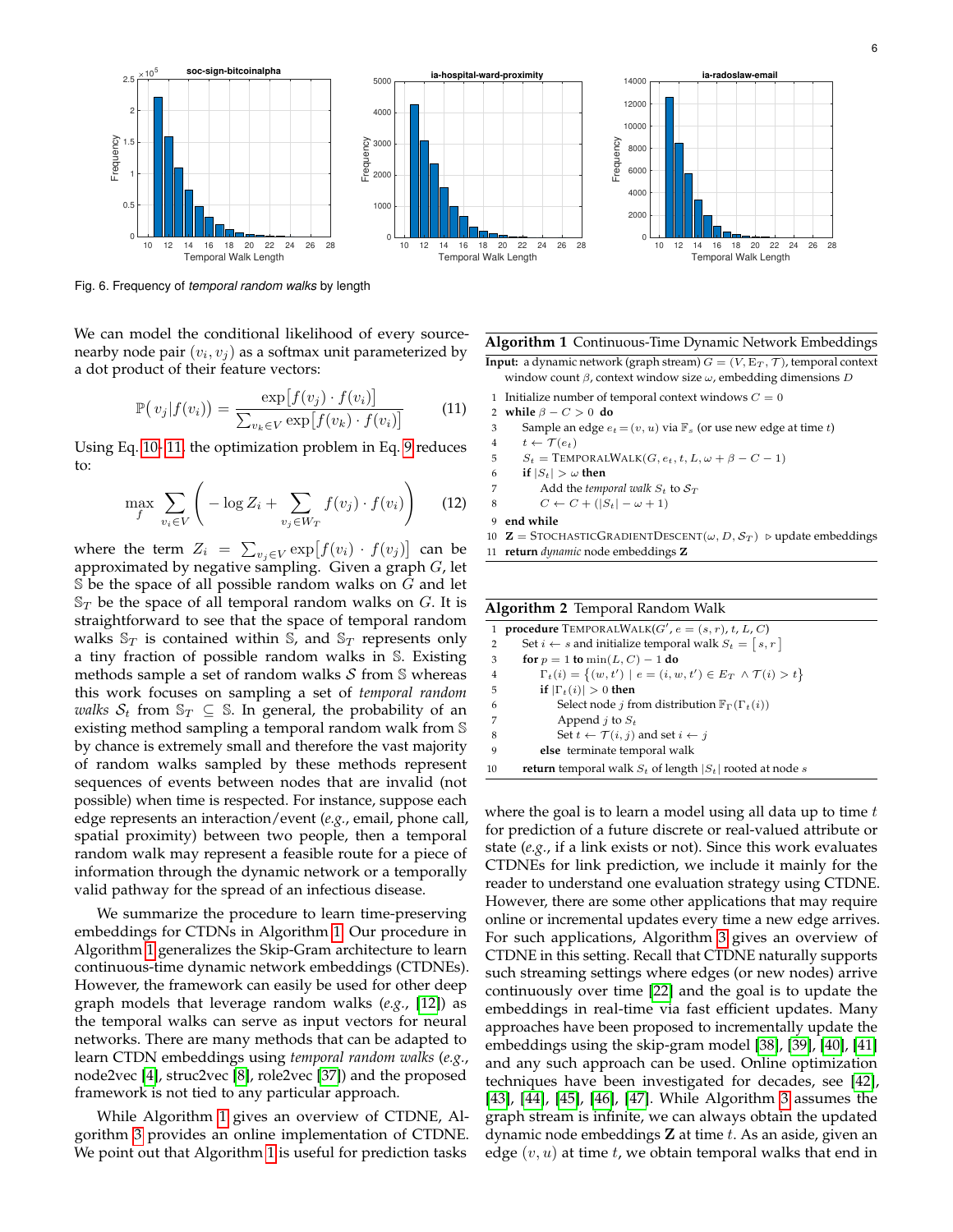## <span id="page-6-0"></span>**Algorithm 3** Online CTDNE

**Input:** a dynamic network (graph stream) G, embedding dimensions D **Output:** dynamic node embeddings **Z** at time *t* 

- 1 **while** new edge  $(v, u, t)$  arrives at time  $t$  **do**
- 2 Add edge  $(v, u, t)$  to  $E \leftarrow E \cup \{(v, u, t)\}$  and  $V \leftarrow V \cup \{v, u\}$
- 3 Sample temporal walks  $S_t$  ending in edge  $(v, u)$
- 4 Update embeddings via online word2vec/SGD using only  $S_t$
- 5 **end while**

 $(v, u)$  by essentially reversing the temporal walk and going backwards through time (see Figure [9\)](#page-10-0). As discussed, both are obviously equivalent and this is an implementation detail that allows us to easily obtain a set of temporal walks that include the new edge. However, it is important for learning online CTDNEs since temporal walks are obtained for every new edge that arrives. Since the edge arrives at time  $t$ , we know that no other edge exists at a future time. Furthermore, since the goal is to obtain temporal walks that include the new edge, then we know  $(v, u)$  will be at the end of the temporal walk, and we simply obtain the temporal walk by going backwards through time. Recall that previously we discussed approaches for sampling the start edge of a temporal walk. However, in the case of online CTDNE, we are simply given the new edge  $(v, u)$  at time t and perform a few temporal walks and then learn updated embeddings. Furthermore, we can relax the requirement of updating the embeddings after every new edge, and instead, we can wait until a fixed number of edges arrive before updating the embeddings or wait until a fixed amount of time elapses. We call such an approach batched CTDNE updating. The only difference in Algorithm [3](#page-6-0) is that instead of performing an update immediately, we would wait until one of the above conditions become true and then perform a batch update. We can also drop edges that occur in the distant past or that have a very small weight.

## **3.4 Hyperparameters**

While other methods have a lot of hyperparameters that require tuning such as node2vec [\[4\]](#page-12-3), the proposed framework has a single hyperparameter that requires tuning. Note that since the framework is general and flexible with many interchangeable components, there is of course the possibility of introducing additional hyperparameters depending on the approaches used to bias the temporal walks.

**Arbitrary walk length**: In our work, we allow temporal walks to have arbitrary lengths which we simply restrict to be between the range  $[\omega, L]$ . We argue that arbitrary-sized walks between  $\omega$  and  $L$  allow more accurate representations of node behaviors. For instance, a walk starting at  $u$  can return to  $u$  after traversing  $L$  edges, showing a closed community. On the other hand, another walk starting from *v* can end immediately at minimum length  $\omega$  without ever going back to  $v$ . These are two distant cases that would be misrepresented if a fixed random walk length is imposed. Observe that  $L$  can be set to any reasonably large value such as  $L = 80$  as it serves as an upper bound on the temporal random walk length, which is of course bounded by the dynamic network (unlike random walks which can be infinite). However, we set  $\omega = 10$  and found other reasonable values to not impact performance on most graphs. Figure [7](#page-6-1) investigates the number of times each node appears in the



<span id="page-6-1"></span>Fig. 7. Number of occurrences of each node in the set of sampled temporal walks.



<span id="page-6-2"></span>Fig. 8. Frequency of starting a temporal random walk from each node. Unlike previous approaches that sample a fixed number of random walks for each node, the proposed framework samples an edge between two nodes to obtain a timestamp to begin the temporal random walk.

sampled temporal walks. We also study the frequency of starting a temporal random walk from each node in Figure [8.](#page-6-2)

**Exponential base** Suppose the exponential function is used to bias the temporal random walk (Eq. [6\)](#page-4-4) or bias the selection of the initial edge to begin the temporal walk (Eq. [2\)](#page-3-6), then we allow the user to choose the base  $b$  of the exponential function for the exponential distribution. In the case of initial temporal edge selection (Eq.  $6$ ), a large base b would cause the function to grow rapidly. Notice that if the observed temporal interactions (*e.g.* edges) in the dynamic network span a large time period, the probability of choosing one of the recent edges may be much larger than the probability to choose all other edges resulting in sampled walks that are skewed too much towards recent edges.

## **4 THEORETICAL ANALYSIS**

Let  $N = |V|$  denote the number of nodes,  $M = |E_T|$  be the number of edges,  $D =$  dimensionality of the embedding,  $R =$  the number of temporal walks per node,  $L =$  the maximum length of a temporal random walk, and  $\Delta =$ the maximum degree of a node. Recall that while  $R$  is not required, we use it here since the number of temporal random walks  $|\mathcal{S}_T|$  is a multiple of the number of nodes  $N = |V|$ and thus can be written as  $RN$  similar to previous work.

#### **4.1 Time Complexity**

LEMMA 1 *The time complexity for learning CTDNEs using the generalized Skip-gram architecture in Section [3.3](#page-4-0) is*

$$
\mathcal{O}(M + N(R \log M + RL\Delta + D))\tag{13}
$$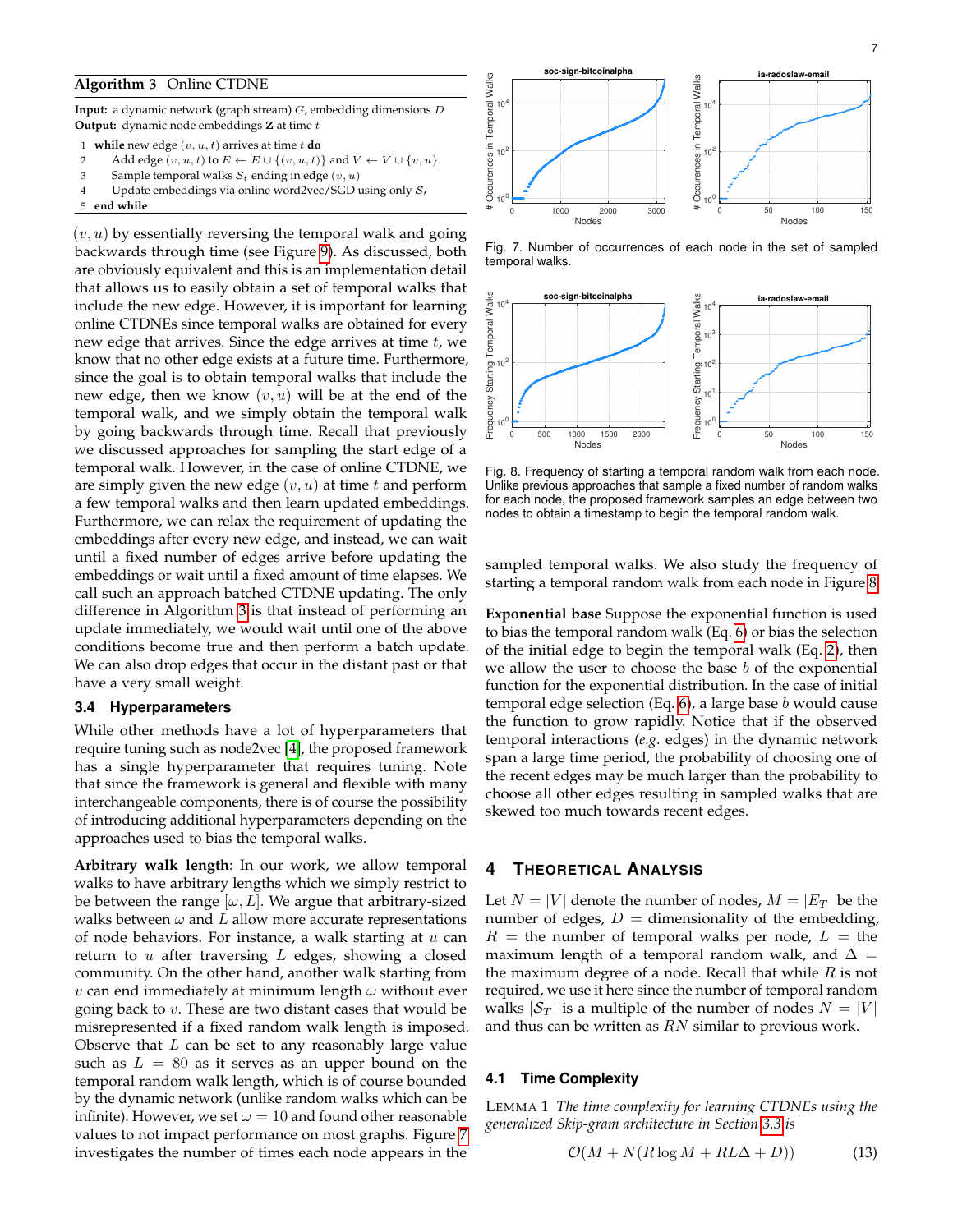*and the time complexity for learning CTDNEs with* unbiased *temporal random walks (uniform) is:*

$$
\mathcal{O}(N(R\log M + RL\log \Delta + D))\tag{14}
$$

PROOF. The time complexity of each of the three steps is provided below. We assume the exponential variant is used for both  $\mathbb{F}_s$  and  $\mathbb{F}_\Gamma$  since this CTDNE variant is the most computationally expensive among the nine CTDNE variants expressed from using uniform, linear, or exponential for  $\mathbb{F}_s$ and  $\mathbb{F}_{\Gamma}$ . Edges are assumed to be ordered by time such that  $\mathcal{T}(e_1) \leq \mathcal{T}(e_2) \leq \cdots \leq \mathcal{T}(e_M)$ . Similarly, the neighbors of each node are also ordered by time.

**Initial Temporal Edge Selection:** To derive  $\mathbb{F}_s$  for any of the variants used in this work (uniform, linear, exponential) it takes  $\mathcal{O}(M)$  time since each variant can be computed with a single or at most two passes over the edges. Selecting an initial edge via  $\mathbb{F}_s$  takes  $\mathcal{O}(\log M)$  time. Now  $\mathbb{F}_s$  is used to select the initial edge for each temporal random walk  $S_t \in S_T$  and thus an initial edge is selected  $RN = |\mathcal{S}_T|$  times. This gives a total time complexity of  $\mathcal{O}(M + RN \log M)^2$  $\mathcal{O}(M + RN \log M)^2$ 

**Temporal Random Walks:** After the initial edge is selected, the next step is to select the next temporally valid neighbor from the set of temporal neighbors  $\Gamma_t(v)$  of a given node v at time t using a (weighted) distribution F<sup>Γ</sup> (*e.g.*, uniform, linear, exponential). Note  $\mathbb{F}_{\Gamma}$  must be computed and maintained for each node. Given a node  $v$  and a time  $t_*$ associated with the previous edge traversal in the temporal random walk, the first step in any variant (uniform, linear, exponential; Section [3.2\)](#page-3-2) is to obtain the ordered set of temporal neighbors  $\Gamma_t(v) \subseteq \Gamma(v)$  of node v that occur after  $t_{*}$ . Since the set of all temporal neighbors is already stored and ordered by time, we only need to find the index of the neighbor  $w \in \Gamma(v)$  with time  $t > t_*$  as this gives us  $\Gamma_t(v)$ . Therefore,  $\Gamma_t(v)$  is derived in log  $|\Gamma(v)|$  via a binary search over the ordered set  $\Gamma(v)$ . In the worst case,  $\mathcal{O}(\log \Delta)$ where  $\Delta = \max_{v \in V} |\Gamma(v)|$  is the maximum degree. After obtaining  $\Gamma_t(v) \subseteq \Gamma(v)$ , we derive  $\mathbb{F}_{\Gamma}$  in  $\mathcal{O}(\Delta)$  time when  $d_v = \Delta$ . Now, selecting the next temporally valid neighbor according to  $\mathbb{F}_{\Gamma}$  takes  $\mathcal{O}(\log \Delta)$  for exponential and linear and  $o(1)$  for uniform. For the uniform variant, we select the next temporally valid neighbor in  $o(1)$  constant time by  $j \sim$  UniformDiscrete $\{1, 2, \ldots, |\Gamma_t(v)|\}$  and then obtain the selected temporal neighbor by directly indexing into  $\Gamma_t(v)$ . Therefore, the time complexity to select the next node in a biased temporal random walk is  $\mathcal{O}(\log \Delta + \Delta) = \mathcal{O}(\Delta)$  in the worst case and  $\mathcal{O}(\log \Delta)$  for unbiased (uniform).

For a temporal random walk of length  $L$ , the time complexity is  $\mathcal{O}(L\Delta)$  for a biased walk with linear/exponential and  $\mathcal{O}(L \log \Delta)$  for an unbiased walk. Therefore, the time complexity for RN biased temporal random walks of length L is  $\mathcal{O}(RNL\Delta)$  in the worst case and  $\mathcal{O}(RNL\log \Delta)$  for unbiased.

**Learning time-dependent embeddings:** For the Skip-Gram-based generalization given in Section [3.3,](#page-4-0) the time complexity per iteration of Stochastic Gradient Descent (SGD) is  $\mathcal{O}(ND)$  where  $D \ll N$ . While the time complexity of a single iteration of SGD is less than a single iteration of Alternating Least Squares (ALS) [\[48\]](#page-13-3), SGD requires more

iterations to obtain a good enough model and is sensitive to the choice of learning rate [\[49\]](#page-13-4), [\[50\]](#page-13-5). Moreover, SGD is more challenging to parallelize compared to ALS [\[48\]](#page-13-3) or Cyclic Coordinate Descent (CCD) [\[51\]](#page-13-6), [\[52\]](#page-13-7). Nevertheless, the choice of optimization scheme depends on the objective function of the embedding method generalized via the CTDNE framework.

## **4.2 Space Complexity**

Storing the  $F_s$  distribution takes  $\mathcal{O}(M)$  space. The temporal neighborhoods do not require any additional space (as we simply store an index). Storing  $\mathbb{F}_{\Gamma}$  takes  $\mathcal{O}(\Delta)$  (which can be reused for each node in the temporal random walk). The embedding matrix **Z** takes  $\mathcal{O}(ND)$  space. Therefore, the space complexity of CTDNEs is  $\mathcal{O}(M + ND + \Delta) = \mathcal{O}(M +$  $ND$ ). This obviously holds in the online stream setting where edges arrive continuously over time and updates are made in an online fashion since this is a special case of the more general CTDNE setting.

## **5 EXPERIMENTS**

The experiments are designed to investigate the effectiveness of the proposed *continuous-time dynamic network embeddings* (CTDNE) framework for prediction. To ensure the results and findings of this work are significant and meaningful, we investigate a wide range of temporal networks from a variety of application domains with fundamentally different structural and temporal characteristics. A summary of the dynamic networks used for evaluation and their statistics are provided in Table [1.](#page-7-1) All networks investigated are continuous-time dynamic networks with  $\mathbb{T} = \mathbb{R}^+$ . For these dynamic networks, the time scale of the edges is at the level of seconds or milliseconds, *i.e.*, the edge timestamps record the time an edge occurred at the level of seconds or milliseconds (finest granularity given as input). Our approach uses the finest time scale available in the graph data as input. All data is from NetworkRepository [\[53\]](#page-13-8) and is easily accessible for reproducibility.

We designed the experiments to answer three important questions. First, are continuous-time dynamic network embeddings more useful than embeddings derived from methods that ignore time? Second, does the choice of distribution  $\mathbb{F}_s$  and  $\mathbb{F}_{\Gamma}$  (used to derive unbiased/biased temporal random walks for learning CTDNE's) depend on the underlying graph structure and category/domain it arises from (*e.g.*,

TABLE 1 Dynamic Network Data and Statistics.

<span id="page-7-1"></span>

|                                                          | Let $ E_T $ = number of <i>temporal edges; d</i> = average temporal node |  |
|----------------------------------------------------------|--------------------------------------------------------------------------|--|
| degree; and $d_{\text{max}}$ = max temporal node degree. |                                                                          |  |

| <b>Dynamic Network</b> | $ E_T $ | d     | $d_{\text{max}}$ | Timespan<br>(days) |
|------------------------|---------|-------|------------------|--------------------|
| ia-contact             | 28.2K   | 206.2 | 2092             | 3.97               |
| ia-hypertext           | 20.8K   | 368.5 | 1483             | 2.46               |
| ia-enron-employees     | 50.5K   | 669.8 | 5177             | 1137.55            |
| ia-radoslaw-email      | 82.9K   | 993.1 | 9053             | 271.19             |
| ia-email-EU            | 332.3K  | 674.1 | 10571            | 803.93             |
| fb-forum               | 33.7K   | 75.0  | 1841             | 164.49             |
| soc-bitcoin A          | 24.1K   | 12.8  | 888              | 1901.00            |
| soc-wiki-elec          | 107K    | 30.1  | 1346             | 1378.34            |

<span id="page-7-0"></span><sup>2.</sup> Note for uniform initial edge selection, the time complexity is linear in the number of temporal random walks  $\mathcal{O}(RN)$ .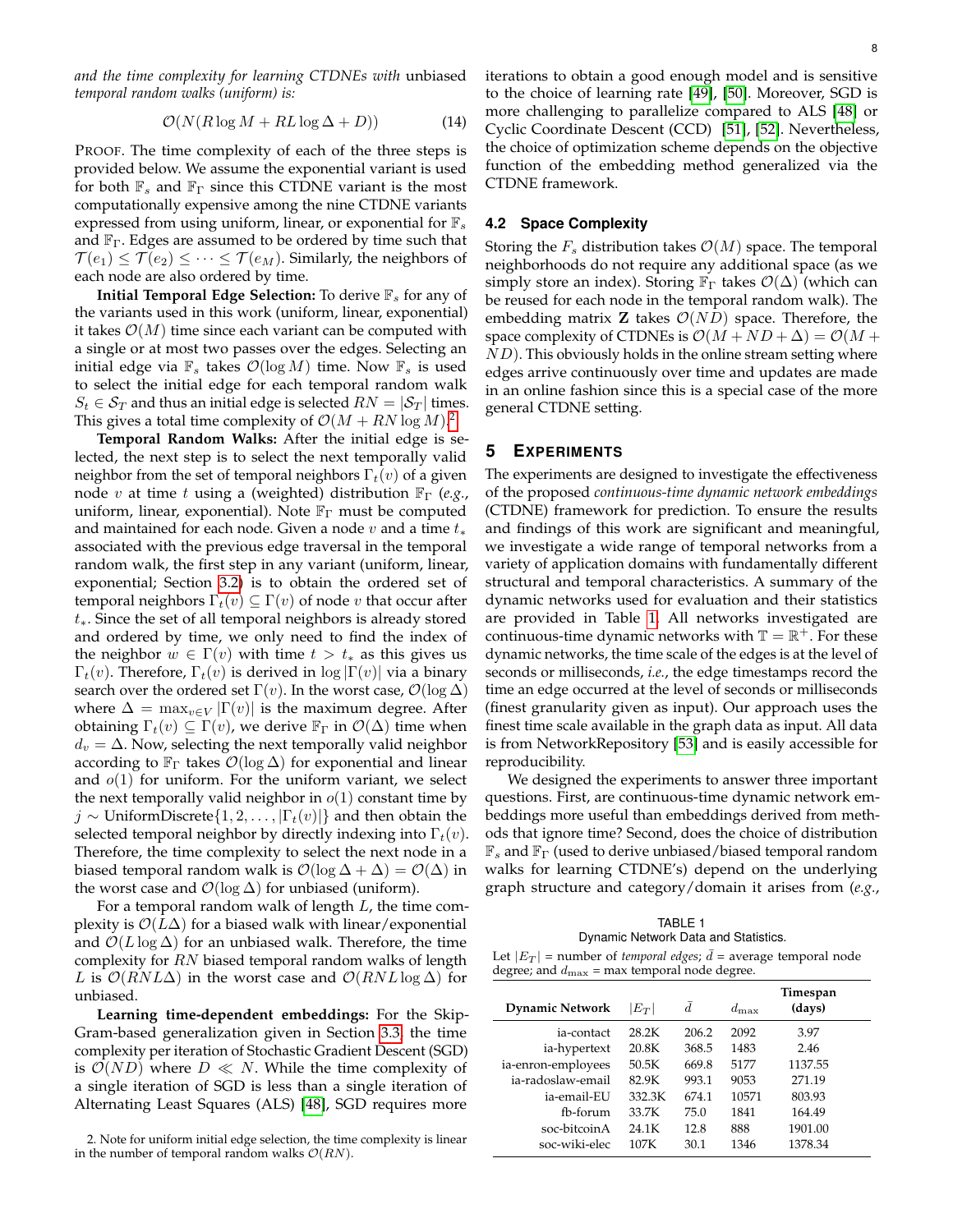social networks, information networks); or is there particular distributions (uniform, linear, exponential) that perform best irregardless? Third, are CTDNEs better than embeddings learned from a sequence of discrete snapshot graphs (DTNE methods)?

#### **5.1 Experimental setup**

Since this work is the first to learn embeddings over a CTDN, there are no methods that are directly comparable. Nevertheless, we evaluate the framework presented in Section [3](#page-3-0) for learning continuous-time dynamic network representations by first comparing CTDNE against a number of recent embedding methods including node2vec [\[4\]](#page-12-3), DeepWalk [\[3\]](#page-12-2), and LINE [\[5\]](#page-12-4). For node2vec, we use the same hyperparameters ( $D = 128$ ,  $R = 10$ ,  $L = 80$ ,  $\omega = 10$ ) and grid search over  $p, q \in \{0.25, 0.50, 1, 2, 4\}$  as mentioned in [\[4\]](#page-12-3). The same hyperparameters are used for DeepWalk (with the exception of  $p$  and  $q$ ). Unless otherwise mentioned, CTDNE methods use  $\omega = 10$  and  $D = 128$ . Recall that L in CTDNE is the maximum length of a temporal random walk and can be set to any reasonable length. In this work, we set  $L = 80$ ; however, as shown in Figure [6](#page-5-2) the maximum length of a temporal random walk is often much smaller (and always smaller for the graphs investigated in this work). Hence,  $L$  is never actually used to terminate a temporal random walk. For LINE, we also use  $D = 128$  with 2ndorder-proximity and number of samples  $T = 60$  million.

TABLE 2 AUC Scores for Temporal Link Prediction.

<span id="page-8-0"></span>

| Dynamic Network DeepWalk Node2Vec LINE CTDNE |       |       |       |       | (GAIN)       |
|----------------------------------------------|-------|-------|-------|-------|--------------|
| ia-contact                                   | 0.845 | 0.874 | 0.736 | 0.913 | $(+10.37\%)$ |
| ia-hypertext                                 | 0.620 | 0.641 | 0.621 | 0.671 | $(+6.51\%)$  |
| ia-enron-employees                           | 0.719 | 0.759 | 0.550 | 0.777 | $(+13.00\%)$ |
| ia-radoslaw-email                            | 0.734 | 0.741 | 0.615 | 0.811 | $(+14.83\%)$ |
| ia-email-EU                                  | 0.820 | 0.860 | 0.650 | 0.890 | $(+12.73%)$  |
| fb-forum                                     | 0.670 | 0.790 | 0.640 | 0.826 | $(+15.25%)$  |
| soc-bitcoinA                                 | 0.840 | 0.870 | 0.670 | 0.891 | $(+10.96\%)$ |
| soc-wiki-elec                                | 0.820 | 0.840 | 0.620 | 0.857 | $(+11.32\%)$ |

## **5.2 Comparison**

We evaluate the performance of the proposed framework on the temporal link prediction task. To generate a set of labeled examples for link prediction, we first sort the edges in each graph by time (ascending) and use the first 75% for representation learning. The remaining 25% are considered as positive links and we sample an equal number of negative edges randomly. Since the temporal network is a multi-graph where an edge between two nodes can appear multiple times with different timestamps, we take care to ensure edges that appear in the training set do not appear in the test set. We perform link prediction on this labeled data  $\mathcal X$  of positive and negative edges. After the embeddings are learned for each node, we derive edge embeddings by combining the learned embedding vectors of the corresponding nodes. More formally, given embedding vectors  $z_i$  and  $z_j$  for node i and j, we derive an edge embedding vector  $\mathbf{z}_{ij} \in \mathbb{R}^D$  as:

$$
\mathbf{z}_{ij} = \Phi(\mathbf{z}_i, \mathbf{z}_j) \tag{15}
$$

where

$$
\Phi \in \{(\mathbf{z}_i + \mathbf{z}_j)/2, \ \mathbf{z}_i \odot \mathbf{z}_j, \ |\mathbf{z}_i - \mathbf{z}_j|, \ (\mathbf{z}_i - \mathbf{z}_j)^{o2}\}
$$

and  $\mathbf{z}_i \odot \mathbf{z}_j$  is the element-wise (Hadamard) product and  $\mathbf{z}^{\circ 2}$ is the Hadamard power. We use logistic regression (LR) with hold-out validation of 25%. Experiments are repeated for 10 random seed initializations and the average performance is reported. Unless otherwise mentioned, we use ROC AUC (denoted as AUC for short) to evaluate the models and use the same number of dimensions  $D$  for all models.

The same amount of information is used for learning by all baseline methods. In particular, the number of *temporal context windows* is  $\beta = R \times N \times (L - \omega + 1)$  where R denotes the number of walks for each node and  $L$  is the length of a random walk required by the baseline methods. Recall that R and L are *not* required by CTDNE and are only used above to ensure that all methods use exactly the same amount of information for evaluation purposes. Note since CTDNE does not collect a fixed amount of random walks (of a fixed length) for each node as done by many other embedding methods [\[3\]](#page-12-2), [\[4\]](#page-12-3), instead the user simply specifies the  $#$ of temporal context windows (expected) per node and the total number of temporal context windows  $\beta$  is derived as a multiple of the number of nodes  $N = |V|$ . Hence, CTDNE is also easier to use as it requires a lot less hyperparameters that must be carefully tuned by the user. Observe that it is possible (though unlikely) that a node  $u \in V$  is not in a valid temporal walk, *i.e.*, the node does not appear in any temporal walk  $S_t$  with length at least  $|S_t| > \omega$ . If such a case occurs, we simply relax the notion of temporal random walk for that node by ensuring the node appears in at least one random walk of sufficient length, even if part of the random walk does not obey time. As an aside, relaxing the notion of temporal random walks by allowing the walk to sometimes violate the time-constraint can be viewed as a form of regularization.

Results are shown in Table [2.](#page-8-0) For this experiment, we use the simplest CTDNE variant from the proposed framework and did not apply any *additional bias* to the selection strategy. In other words, both  $\mathbb{F}_s$  and  $\mathbb{F}_\Gamma$  are set to the uniform distribution. We note, however, that since temporal walks are time-obeying (by Definition [2\)](#page-2-2), the selection is already biased towards edges that appear later in time as the random walk traversal does not go back in time. In Table [2,](#page-8-0) the proposed approach is shown to perform consistently better than DeepWalk, node2vec, and LINE. This is an indication that important information is lost when temporal information is ignored. Strikingly, the CTDNE model does not leverage the bias introduced by node2vec [\[4\]](#page-12-3), and yet still outperforms this model by a significant margin. We could have generalized node2vec in a similar manner using the proposed framework from Section [3.](#page-3-0) Obviously, we can expect to achieve even better predictive performance by using the CTDNE framework to derive a continuous-time node2vec generalization by replacing the notion of random walks in node2vec with the notion of *temporal random walks* biased by the (weighted) distributions  $\mathbb{F}_s$  (Section [3.1\)](#page-3-1) and  $\mathbb{F}_{\Gamma}$  (Section [3.2\)](#page-3-2).

In all cases, the proposed approach significantly outperforms the other embedding methods across all dynamic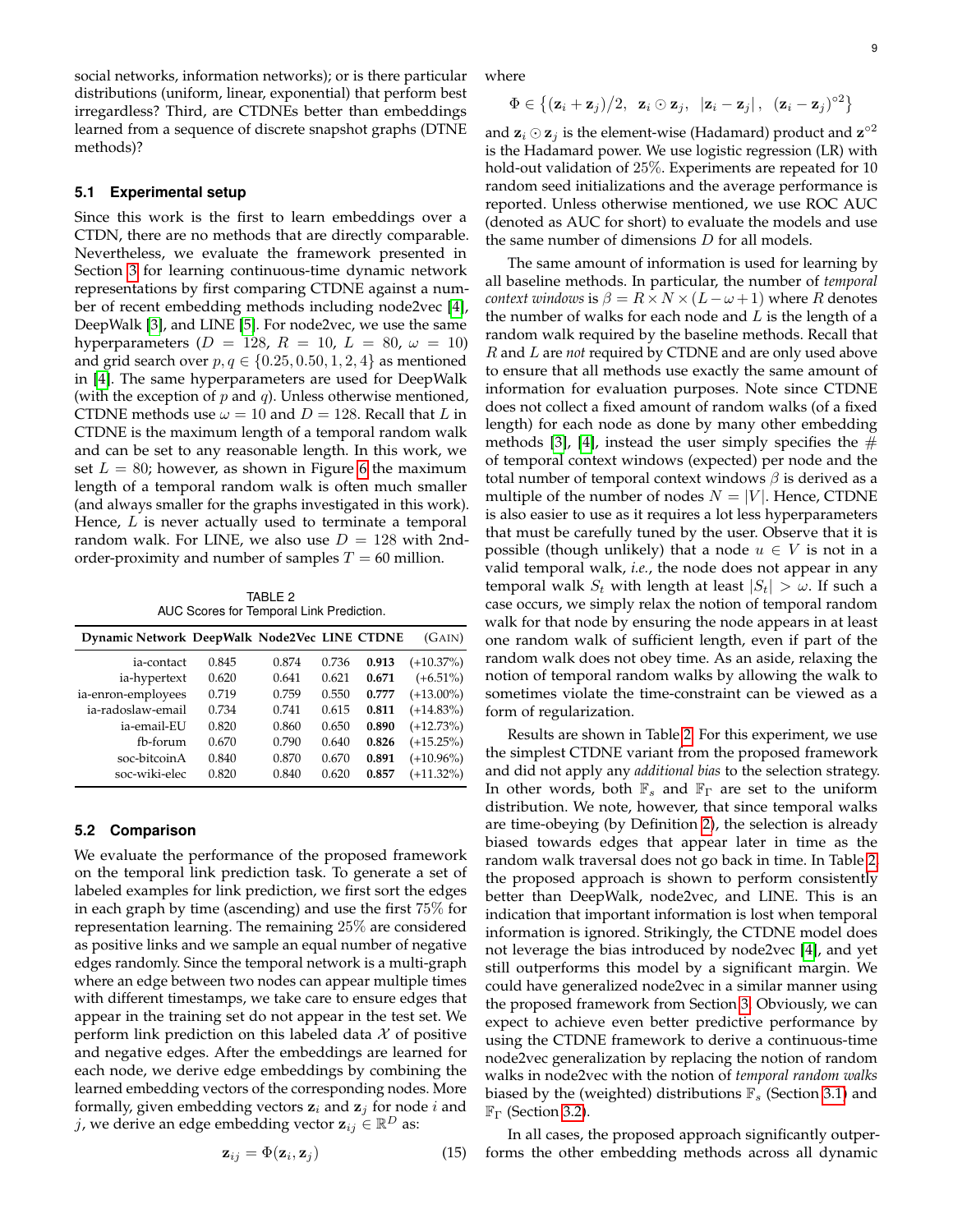networks (Table [2\)](#page-8-0). The mean gain in AUC averaged over all embedding methods for each dynamic network is shown in Table [2.](#page-8-0) Notably, CTDNE achieves an overall gain in AUC of 11.9% across all embedding methods and graphs. These results indicate that modeling and incorporating the temporal dependencies in graphs is important for learning appropriate and meaningful network representations. It is also worth noting that many other approaches that leverage random walks can also be generalized using the proposed framework [\[8\]](#page-12-7), [\[9\]](#page-12-8), [\[11\]](#page-12-10), [\[12\]](#page-12-11), [\[28\]](#page-12-27), as well as any future state-of-the-art embedding method.

We also find that using a biased distribution (*e.g.*, linear or exponential) improves predictive performance in terms of AUC when compared to the uniform distribution on many graphs. For others however, there is no noticeable gain in performance. This can likely be attributed to the fact that most of the dynamic networks investigated have a relatively short time span (more than 3 years at most). Table [3](#page-9-0) provides results for a few other variants from the framework. In particular, Table [3](#page-9-0) shows the difference in AUC when applying a biased distribution to the initial edge selection strategy  $\mathbb{F}_s$  as well as the temporal neighbor selection  $\mathbb{F}_{\Gamma}$ for the temporal random walk. Interestingly, using a biased distribution for  $\mathbb{F}_s$  seems to improve more on the tested datasets. However, for ia-enron-employees, the best result can be observed when both distributions are biased.

We also investigate the difference between discretetime models that learn embeddings from a sequence of discrete snapshot graphs, and the class of continuous-time embeddings proposed in this paper.

DEFINITION 5 (DTDN EMBEDDING) *A discrete-time dynamic network embedding (DTDNE) is defined as any embedding derived from a sequence of discrete static snapshot graphs* G =  ${G_1, G_2, \ldots, G_t}$ . This includes any embedding learned from tem*porally smoothed static graphs or any representation derived from the initial sequence of discrete static snapshot graphs.*

Previous work for temporal networks have focused on DTDNE methods as opposed to the class of CTDNE methods proposed in this work. Notice that DTDNE methods use *approximations* of the actual dynamic network whereas the CTDN embeddings do not and leverage the actual valid temporal information without any temporal loss. In this experiment, we create discrete snapshot graphs and learn embeddings for each one using the previous approaches. As an example, suppose we have a sequence of  $T = 4$  snapshot

<span id="page-9-0"></span>

| TABLE 3                                                                                                  |
|----------------------------------------------------------------------------------------------------------|
| <b>Results for Different CTDNE Variants</b>                                                              |
| $\mathbb{F}_s$ is the distribution for initial edge sampling and $\mathbb{F}_\Gamma$ is the distribution |

for temporal neighbor sampling.

|                        | $\cdot$<br>л.          | $\checkmark$ |       |       |       |  |
|------------------------|------------------------|--------------|-------|-------|-------|--|
| Variant                |                        |              |       |       |       |  |
| $\mathbb{F}_s$         | ${\mathbb F}_{\Gamma}$ | contact      | hyper | enron | rado  |  |
| Unif $(Eq. 1)$         | Unif $(Eq. 5)$         | 0.913        | 0.671 | 0.777 | 0.811 |  |
| Unif $(Eq. 1)$         | $Lin$ (Eq. 7)          | 0.903        | 0.665 | 0.769 | 0.797 |  |
| $\mathbf{Lin}$ (Eq. 3) | Unif $(Eq. 5)$         | 0.915        | 0.675 | 0.773 | 0.818 |  |
| $Lin$ (Eq. 3)          | $Lin$ (Eq. 7)          | 0.903        | 0.667 | 0.782 | 0.806 |  |
| Exp(Eq. 2)             | Exp(Eq. 6)             | 0.921        | 0.681 | 0.800 | 0.820 |  |
| Unif $(Eq. 1)$         | Exp(Eq. 6)             | 0.913        | 0.670 | 0.759 | 0.803 |  |
| Exp(Eq. 2)             | Unif $(Eq. 5)$         | 0.920        | 0.718 | 0.786 | 0.827 |  |
| $\mathbf{Lin}$ (Eq. 3) | Exp(Eq. 6)             | 0.916        | 0.681 | 0.782 | 0.823 |  |
| Exp(Eq. 2)             | $Lin$ (Eq. 7)          | 0.914        | 0.675 | 0.747 | 0.817 |  |
|                        |                        |              |       |       |       |  |

TABLE 4 Results Comparing DTDNEs to CTDNEs (AUC)

<span id="page-9-1"></span>CTDNE-Unif uses uniform for both  $\mathbb{F}_s$  and  $\mathbb{F}_\Gamma$  whereas CTDNE-Opt selects the distributions via model learning (and hence corresponds to the best model).

| Dynamic Network DTDNE CTDNE-Unif CTDNE-Opt (GAIN) |       |       |       |             |
|---------------------------------------------------|-------|-------|-------|-------------|
| ia-contact                                        | 0.843 | 0.913 | 0.921 | $(+8.30\%)$ |
| ia-hypertext                                      | 0.612 | 0.671 | 0.718 | $(+9.64\%)$ |
| ia-enron-employees                                | 0.721 | 0.777 | 0.800 | $(+7.76\%)$ |
| ia-radoslaw-email                                 | 0.785 | 0.811 | 0.827 | $(+3.31\%)$ |

graphs where each graph represents a day of activity and further suppose  $D = 128$ . For each snapshot graph, we learn a  $(D/T)$ -dimensional embedding and concatenate them all to obtain a D-dimensional embedding and then evaluate the embedding for link prediction as described previously.

A challenging problem common with DTDNE methods is how to handle nodes that are not active in a given static snapshot graph  $G_i$  (*i.e.*, the node has no edges that occur in  $G_i$ ). In such situations, we set the node embedding for that static snapshot graph to all zeros. However, we also investigated using the node embedding from the last active snapshot graph as well as setting the embedding of an inactive node to be the mean embedding of the active nodes in the given snapshot graph and observed similar results.

More importantly, unlike DTDNE methods that have many issues and heuristics required to handle them (*e.g.*, the time-scale, how to handle inactive nodes, etc), CTDNEs do not. CTDNEs also avoid many other issues [\[54\]](#page-13-9) discussed previously that arise from DTDN embedding methods that use a sequence of discrete static snapshot graphs to approximate the actual dynamic network. For instance, it is challenging and unclear how to select the "best" most appropriate timescale used to create the sequence of static snapshot graphs; and the actual time-scale is highly dependent on the temporal characteristics of the network and the underlying application. More importantly, all DTDNs (irregardless of the time-scale) are *approximations* of the actual dynamic network. Thus, any DTDN embedding method is inherently lossy and is only as good as the discrete approximation of the CTDN (graph stream). Results are provided in Table [4.](#page-9-1) Since node2vec always performs the best among the baseline methods (Table [2\)](#page-8-0), we use it as a basis for the DTDN embeddings. Overall, the proposed CTDNEs perform better than DTDNEs as shown in Table [4.](#page-9-1) Note that CTDNE in Table [4](#page-9-1) corresponds to using uniform for both  $\mathbb{F}_s$  and  $\mathbb{F}_\Gamma$ . Obviously, better results can be achieved by learning  $\mathbb{F}_s$  and  $\mathbb{F}_\Gamma$  automatically as shown in Table [3.](#page-9-0) The gain in AUC for each graph is shown in the rightmost column in Table [4.](#page-9-1) The mean gain in AUC of CTDNE compared to DTDNE over all graphs is 7.25%.

**Online Streaming Results**: For some applications, it may be important to handle edges as soon as they arrive in a streaming fashion. In such a streaming setting, we perform fast partial updates to obtain updated embeddings in realtime. Given an edge  $(i, j, t)$  at time t, we simply obtain a few temporal walks ending at  $(i, j)$  and use these to obtain the updated embeddings. An example is shown in Figure [9.](#page-10-0) In these experiments, we use online SGD updates (online word2vec) [\[38\]](#page-12-37), [\[39\]](#page-12-38), [\[40\]](#page-12-39), [\[41\]](#page-12-40) to incrementally learn the embeddings as new edges arrive. However, other incremental optimization schemes can be used as well (*e.g.*, see [\[42\]](#page-12-41),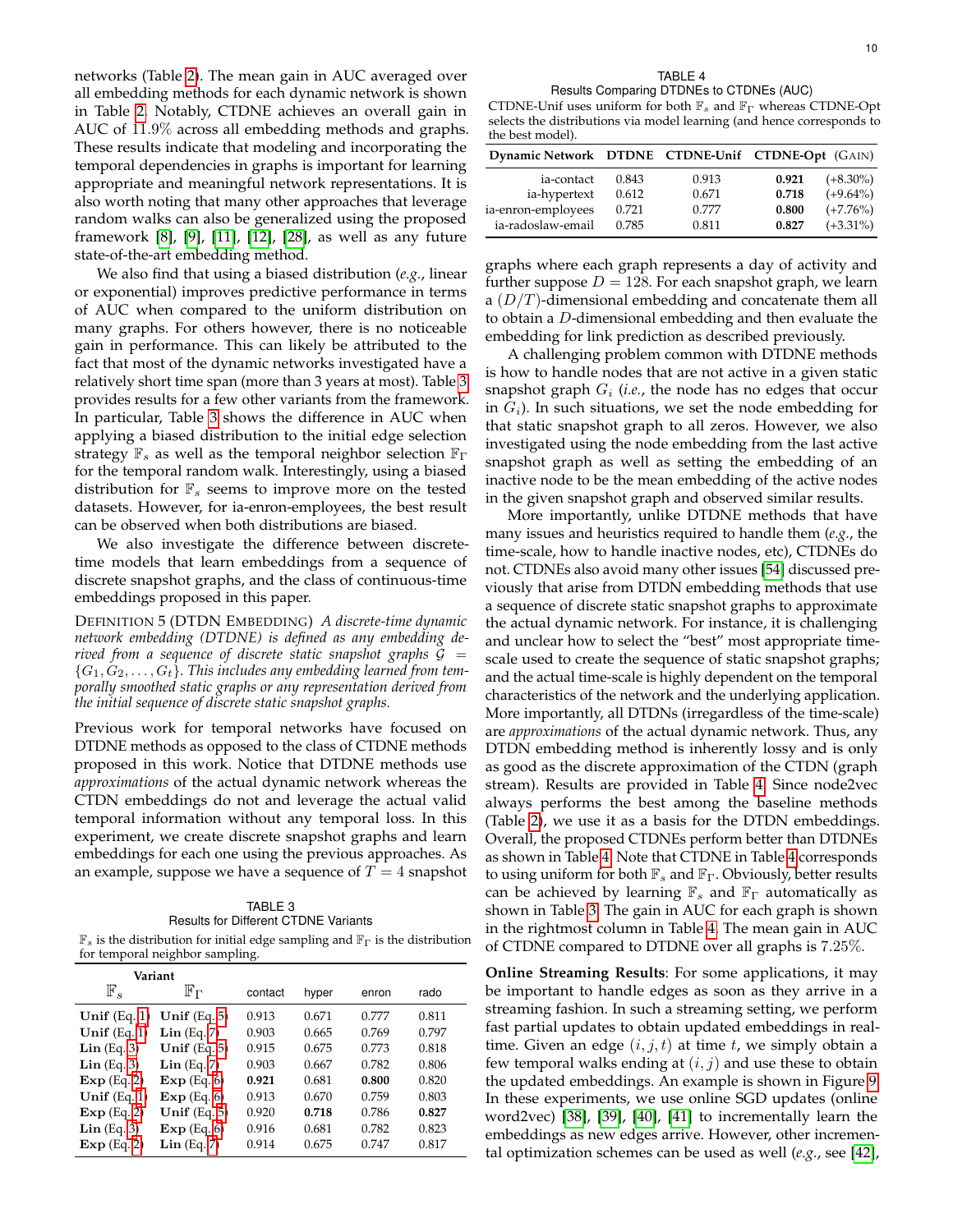

<span id="page-10-0"></span>Fig. 9. Temporal Walks for Online CTDNEs. Given a new edge  $(i, j, t)$  at time  $t$ , we immediately add it to the graph and then sample temporal walks ending at edge  $(i, j)$  and use them to update the relevant embeddings. An example of a temporal walk is  $k \rightarrow i \rightarrow j$  (red nodes). Note  $t > t_6 >$  $t_5 > t_4 > t_3 > t_2 > t_1$ . In this example, k and j are the training instances. Hence,  $z_i$  is updated every time  $i$  is used in a temporal edge.

[\[43\]](#page-12-42), [\[44\]](#page-12-43), [\[45\]](#page-13-0), [\[46\]](#page-13-1), [\[47\]](#page-13-2)). We vary the number of temporal walks sampled for every new edge that arrives. Results are shown in Table [5.](#page-10-1) Notably, it takes on average only a few milliseconds to update the embeddings across a wide variety of temporal network streams. Note these results are from a python implementation of the approach and thus the runtime to process a single edge in the stream can be significantly reduced even further using a  $C/C++$  implementation of the incremental/online learning approach.

More sophisticated stream network embedding approaches can be developed that instead of using every new edge, we select in real-time whether to update the embeddings using that edge (similar in spirit to other stream graph algorithms [\[22\]](#page-12-21)). Furthermore, instead of updating the embedding after each new edge in the graph stream, we can update embeddings in a batch fashion (*e.g.*, after some time period or enough edges arrive). Both strategies can be used to improve performance.

<span id="page-10-1"></span>TABLE 5 Streaming Online Network Embedding Results Average runtime (in milliseconds) per edge is reported. We vary the number of walks per new edge from 1 to 10. Recall  $|E_T| = #$ of *temporal edges* and  $\bar{d}$  = average temporal node degree.

|                        |         |                | Time (ms.) |       |       |
|------------------------|---------|----------------|------------|-------|-------|
| <b>Dynamic Network</b> | $ E_T $ | $\overline{d}$ | 1          | 5     | 10    |
| ia-hypertext           | 20.8K   | 368.5          | 2.769      | 3.721 | 4.927 |
| fb-forum               | 33.7K   | 75.0           | 2.875      | 3.412 | 4.230 |
| soc-wiki-elec          | 107K    | 30.1           | 2.788      | 3.182 | 3.813 |
| ia-contact             | 28.2K   | 206.2          | 2.968      | 4.490 | 6.119 |
| ia-radoslaw-email      | 82.9K   | 993.1          | 3.266      | 5.797 | 8.916 |
| soc-bitcoinA           | 24.1K   | 12.8           | 2.679      | 2.965 | 3.347 |

# **6 CHALLENGES & FUTURE DIRECTIONS**

**Attributed Networks & Inductive Learning**: The proposed framework for learning *dynamic node embeddings* can be easily generalized to *attributed networks* and for *inductive learning* tasks in temporal networks (graph streams) using the ideas introduced in [\[37\]](#page-12-36), [\[55\]](#page-13-10). More formally, the notion of attributed/feature-based walk (proposed in [\[37\]](#page-12-36), [\[55\]](#page-13-10)) can be combined with the notion of temporal random walk (proposed in this paper) as follows [\[56\]](#page-13-11):

DEFINITION 6 (ATTRIBUTED TEMPORAL WALK) Let  $x_i$  be a d*-dimensional feature vector for node* v<sup>i</sup> *. An attributed temporal walk* S *of length* L *is defined as a sequence of adjacent node feature-* $\mathit{values} \ \phi(\mathbf{x}_{i_1}),\phi(\mathbf{x}_{i_2}),\dots,\phi(\mathbf{x}_{i_{L+1}})$  associated with a sequence of *indices*  $i_1, i_2, \ldots, i_{L+1}$  *such that* 

- *1*)  $(v_{i_t}, v_{i_{t+1}}) \in E_T$  for all  $1 \le t \le L$
- 2)  $\mathcal{T}(v_{i_t}, v_{i_{t+1}}) \leq \mathcal{T}(v_{i_{t+1}}, v_{i_{t+2}})$  for  $1 \leq t < L$
- *3)*  $\phi$  :  $\mathbf{x} \rightarrow y$  *is a function that maps the input vector*  $\mathbf{x}$  *of a node to a corresponding feature-value*  $\phi(\mathbf{x})$ *.*

The feature sequence  $\phi(\mathbf{x}_{i_1}), \phi(\mathbf{x}_{i_2}), \ldots, \phi(\mathbf{x}_{i_{L+1}})$  *represents the feature-values that occur during a temporally valid walk, i.e., a walk they obeys the direction of time defined in (2).*

Attributed temporal random walks can be either uniform (unbiased) or non-uniform (biased). Furthermore, the features used in attributed walks can be (i) intrinsic input attributes (such as profession, political affiliation), (ii) structural features derived from the graph topology (degree, triangles, etc; or even node embeddings from an arbitrary method), or both.

The above formulation is only one such CTDNE approach for handling (i) attributed networks (heterogeneous networks) and (ii) *inductive temporal network representation learning*. Both are challenging problems that remain unsolved. Another interesting research direction is to use *heterogeneous network motifs* [\[57\]](#page-13-12) to capture the higher-order connectivity and type/attribute structure in heterogeneous networks.

**Other Types of Temporal Networks**: While this work naturally supports temporal networks and graph streams in general, there are many other networks with more specialized characteristics. For instance, some temporal networks (graph streams) contain edges with start and end times. Developing CTDNE methods for such temporal networks remains a challenge. Furthermore, another open and challenging problem that remains to be addressed is how to develop graph stream embedding techniques that require a fixed amount of space. Other applications may require dynamic node embedding methods that are space-efficient (*e.g.*, by learning a sparse vector representation for each node).

**Temporal Weighting and Bias**: This paper explored a number of temporal weighting and bias functions for decaying the weights of data that appears further in the past. More research is needed to fully understand the impact and to understand the types of temporal networks and characteristics that each should be used. Some early work has focused on temporally weighting the links, nodes, and attributes prior to learning embeddings [\[18\]](#page-12-17). However, this idea has yet to be explored for learning general node embeddings and should be investigated in future work. Other research should investigate new temporal weighting schemes for links, nodes, and attributes [\[18\]](#page-12-17). Furthermore, one can also incorporate a decay function for each temporal walk such that more temporal influence is given to recent nodes in the walk than to nodes in the distant past. Hence, each temporal walk is assigned a sequence of weights which can be incorporated into the Skip-Gram approach. For instance, in the case of an exponential decay function  $\alpha^{t-1} \cdot \alpha^{t-2} \cdots \alpha^{t-k}$ . However, there are many other ways to temporally weight or bias the walk and it is unclear when one approach works better than another. Future work should systematically investigate different approaches.

## **7 RELATED WORK**

The node embedding problem has received considerable attention from the research community in recent years.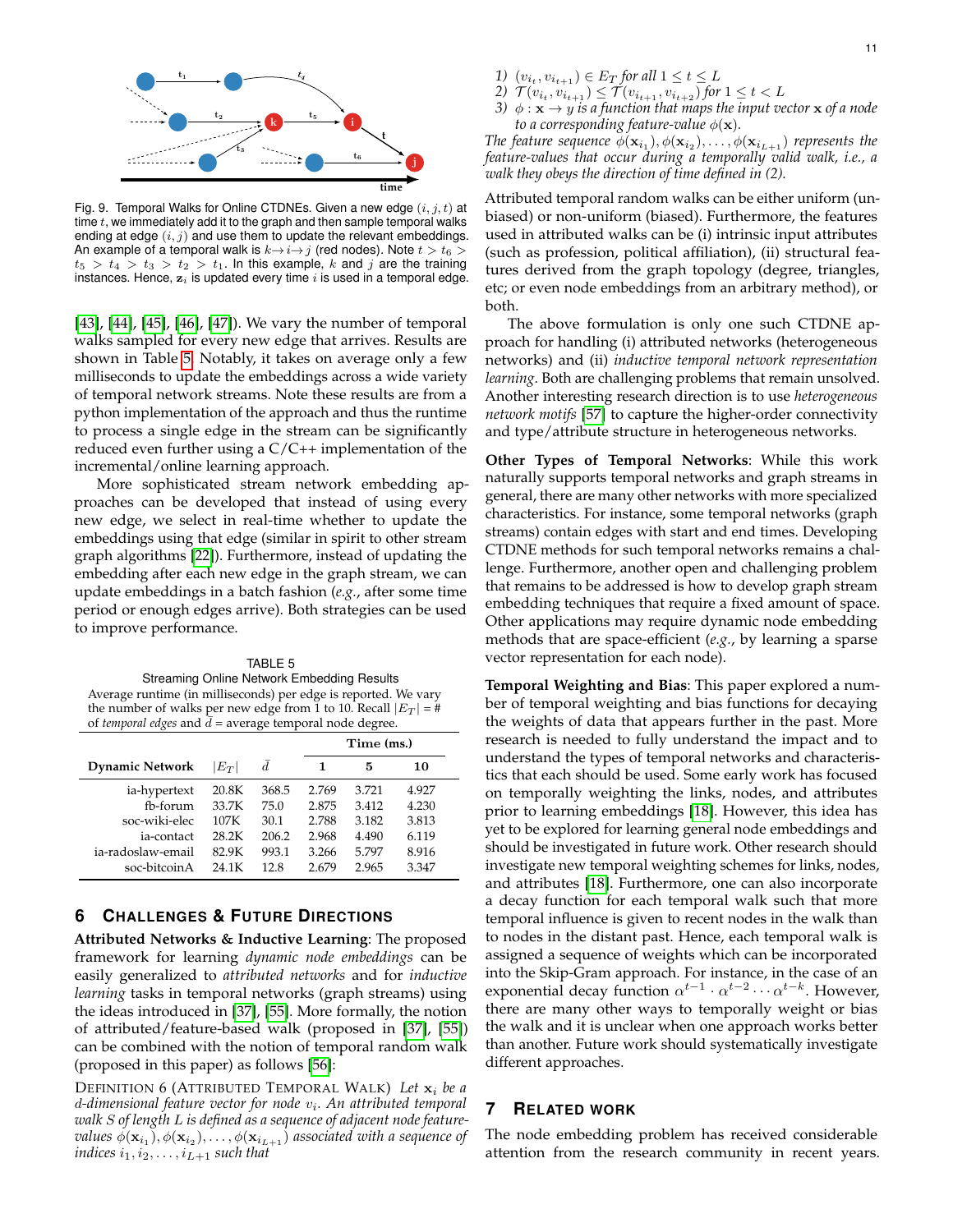See [\[58\]](#page-13-13) for an early survey on representation learning in relational/graph data. The goal is to learn encodings (embeddings, representations, features) that capture key properties about each node such as their role in the graph based on their structural characteristics (*i.e.*, roles capture distinct structural properties, *e.g.*, hub nodes, bridge nodes, near-cliques) [\[59\]](#page-13-14) or community (*i.e.*, communities represent groups of nodes that are close together in the graph based on proximity, cohesive/tightly connected nodes) [\[60\]](#page-13-15), [\[61\]](#page-13-16).<sup>[3](#page-11-0)</sup> Since nodes that share similar roles (based on structural properties) or communities (based on proximity, cohesiveness) are grouped close to each other in the embedding space, one can easily use the learned embeddings for tasks such as ranking [\[62\]](#page-13-17), community detection [\[60\]](#page-13-15), [\[61\]](#page-13-16), role embeddings [\[59\]](#page-13-14), [\[63\]](#page-13-18), link prediction [\[64\]](#page-13-19), and node classification [\[18\]](#page-12-17).

Many of the techniques that were initially proposed for solving the node embedding problem were based on graph factorization [\[6\]](#page-12-5), [\[65\]](#page-13-20), [\[66\]](#page-13-21). More recently, the skipgram model [\[36\]](#page-12-35) was introduced in the natural language processing domain to learn vector representations for words. Inspired by skip-gram's success in language modeling, various methods [\[3\]](#page-12-2), [\[4\]](#page-12-3), [\[5\]](#page-12-4) have been proposed to learn node embeddings using skip-gram by treating a graph as a "document." Two of the more notable methods, DeepWalk [\[3\]](#page-12-2) and node2vec [\[4\]](#page-12-3), use random walks to sample an ordered sequence of nodes from a graph. The skip-gram model can then be applied to these sequences to learn node embeddings.

Researchers have also tackled the problem of node embedding in more complex graphs, including attributed networks [\[9\]](#page-12-8), heterogeneous networks [\[28\]](#page-12-27) and dynamic networks [\[13\]](#page-12-12), [\[67\]](#page-13-22), [\[68\]](#page-13-23). However, the majority of the work in the area still fail to consider graphs that evolve over time (*i.e.*temporal graphs). A few work have begun to explore the problem of learning node embeddings from temporal networks [\[13\]](#page-12-12), [\[14\]](#page-12-13), [\[15\]](#page-12-14), [\[16\]](#page-12-15), [\[17\]](#page-12-16), [\[69\]](#page-13-24). All of these approaches *approximate* the dynamic network as a sequence of discrete static snapshot graphs, which are fundamentally different from the class of continuous-time dynamic network embedding methods introduced in this work. Notably, this work is the first to propose *temporal random walks* for embeddings as well as *CTDN embeddings* that use temporal walks to capture the actual temporally valid sequences observed in the CTDN; and thus avoids the issues and information loss that arises when embedding methods simply ignore time or use discrete static snapshot graphs (See Figure [2](#page-1-0) for one example). Furthermore, we introduce a unifying framework that can serve as a basis for generalizing other random walk based deep learning (*e.g.*, [\[12\]](#page-12-11)) and embedding methods (*e.g.*, [\[4\]](#page-12-3), [\[8\]](#page-12-7), [\[9\]](#page-12-8), [\[11\]](#page-12-10), [\[28\]](#page-12-27), [\[70\]](#page-13-25)) for learning more appropriate timedependent embeddings from temporal networks. Note that we previously studied this idea in [\[54\]](#page-13-9), [\[71\]](#page-13-26). These ideas have been significantly refined for this manuscript. In contrast, previous work has simply introduced new approaches for temporal networks [\[14\]](#page-12-13) and therefore they focus on an entirely different problem than the one in this work which

#### TABLE 6

#### <span id="page-11-1"></span>Qualitative Comparison of the Different Classes of Embedding Methods

Qualitative comparison of CTDNE methods to existing methods categorized as either static methods (that ignore time) or DTDNE methods that approximate the actual dynamic network using a sequence of discrete static snapshot graphs. Does the method: use the actual dynamic network at the finest temporal granularity, *e.g.*, seconds or ms (or do they use discrete static approximations of the dynamic network); temporally valid; use temporal bias/smoothing functions to give more importance to recent or temporally recurring information; and does it naturally support graph streams and the streaming/online setting in general where data is continuously arriving over time and embeddings can be incrementally updated in an online fashion.

|              | Temporally<br>valid | Finest | Temporal<br>granularity bias/smoothing | <b>Streaming</b> |
|--------------|---------------------|--------|----------------------------------------|------------------|
| Static       |                     |        |                                        |                  |
| DTDNE        |                     |        |                                        |                  |
| <b>CTDNE</b> |                     |        |                                        |                  |

is a general framework that can be leveraged by other nontemporal approaches. Other work has focused on incremental algorithms (also called dynamic algorithms) for updating spectral clustering as new information arrives [\[72\]](#page-13-27), which is different from the problem studied in this paper.

Temporal graph smoothing of a sequence discrete static snapshot graphs was proposed for classification in dynamic networks [\[18\]](#page-12-17). The same approach has also been used for deriving role-based embeddings from dynamic networks [\[13\]](#page-12-12), [\[73\]](#page-13-28). More recently, these techniques have been used to derive more meaningful embeddings from a sequence of discrete static snapshot graphs [\[16\]](#page-12-15), [\[17\]](#page-12-16). All of these approaches model the dynamic network as a sequence of discrete static snapshot graphs, which is fundamentally different from the class of continuous-time dynamic network embedding methods introduced in this work. Table [6](#page-11-1) provides a qualitative comparison of CTDNE methods to existing static methods or DTDNE methods that approximate the dynamic network as a discrete sequence of static snapshot graphs.

Random walks on graphs have been studied for decades [\[74\]](#page-13-29). The theory underlying random walks and their connection to eigenvalues and other fundamental properties of graphs are well-understood [\[75\]](#page-13-30). Our work is also related to uniform and non-uniform random walks on graphs [\[74\]](#page-13-29), [\[75\]](#page-13-30). Random walks are at the heart of many important applications such as ranking [\[62\]](#page-13-17), community detection [\[60\]](#page-13-15), [\[61\]](#page-13-16), recommendation [\[76\]](#page-13-31), link prediction [\[64\]](#page-13-19), and influence modeling [\[33\]](#page-12-32). search engines [\[77\]](#page-13-32), image segmentation [\[78\]](#page-13-33), routing in wireless sensor networks [\[79\]](#page-13-34), and time-series forecasting [\[31\]](#page-12-30). These applications and techniques may also benefit from the proposed notion of *temporal random walks*. Recently, Ahmed *et al.* [\[37\]](#page-12-36) proposed the notion of *attributed random walks* that can be used to generalize existing methods for inductive learning and/or graph-based transfer learning tasks. In future work, we will investigate combining both attributed random walks and temporal random walks to derive even more powerful embeddings from networks.

More recently, there has been significant research in developing network analysis and machine learning methods for modeling temporal networks. Temporal networks have been the focus of recent research including node classification in temporal networks [\[18\]](#page-12-17), temporal link prediction [\[80\]](#page-13-35), dynamic community detection [\[81\]](#page-13-36), dynamic mixedmembership role models [\[13\]](#page-12-12), [\[73\]](#page-13-28), [\[82\]](#page-13-37), anomaly detection in dynamic networks [\[83\]](#page-13-38), influence modeling and online

<span id="page-11-0"></span><sup>3.</sup> Notice that while communities are based on proximity (nodes in a community must be close to one another in the graph) and cohesiveness/tightly connected, roles are not based on proximity, and thus nodes with similar roles may be in different communities as roles simply capture nodes that are structurally similar; hence commuities and roles are complimentary concepts; see [\[59\]](#page-13-14)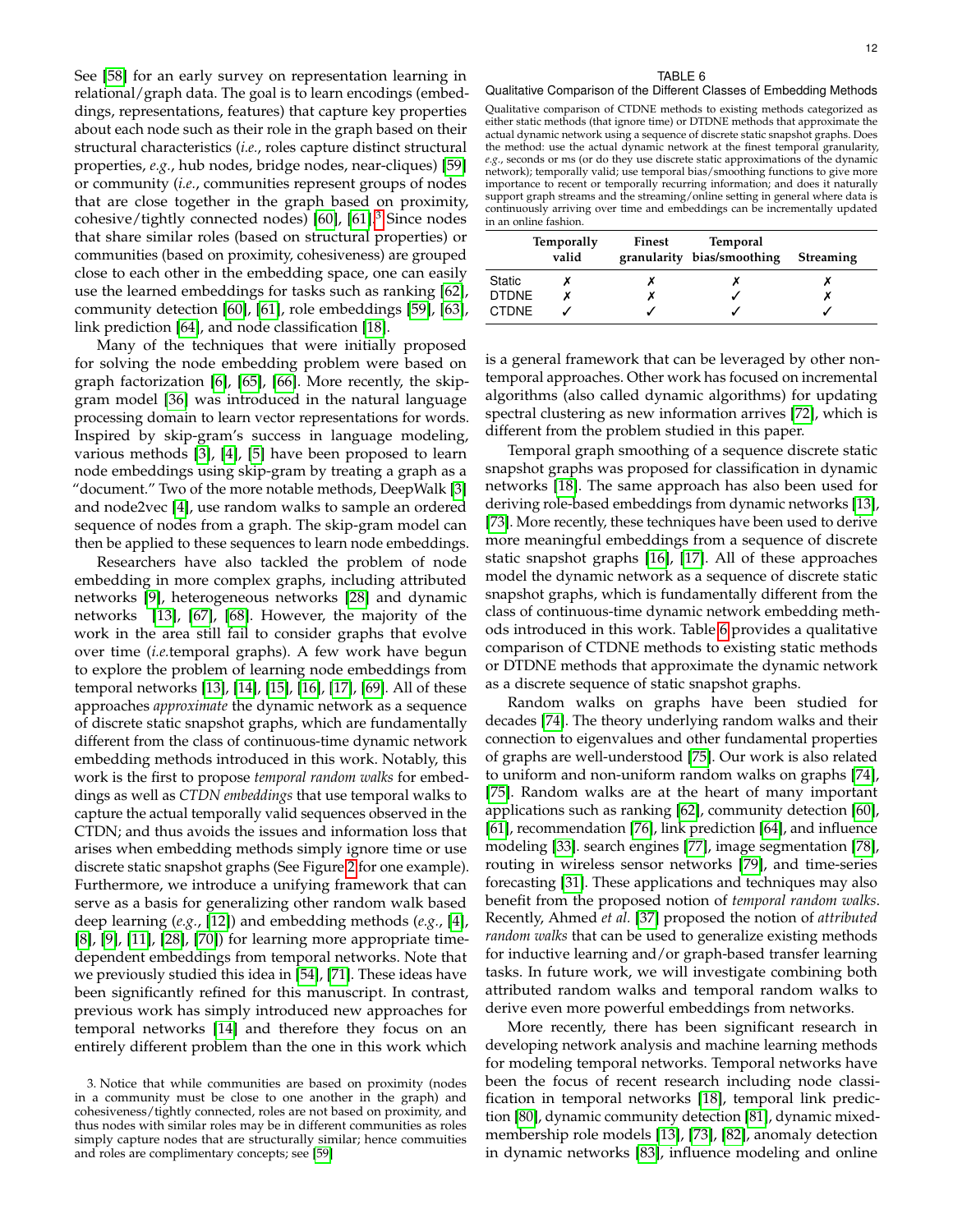advertisement [\[84\]](#page-13-39), finding important entities in dynamic networks [\[31\]](#page-12-30), [\[85\]](#page-13-40), and temporal network centrality and measures [\[35\]](#page-12-34).

# **8 CONCLUSION**

In this work, we introduced the notion of *temporal walks* for learning embeddings from temporal networks (graph streams). Based on the proposed notion of temporal walks, we described a new class of embeddings that are learned directly from the temporal network (graph stream) without having to approximate the edge stream as a sequence of discrete static snapshot graphs. As such these embeddings can be learned in an online fashion as they are naturally amenable to graph streams and incremental updates. We investigated a framework for learning such dynamic node embeddings using the proposed notion of temporal walks. The embeddings can be learned incrementally or in a streaming fashion where embeddings are updated in realtime as new edges arrive. The proposed approach can be used as a basis for generalizing existing (or future state-of-theart) random walk-based embedding methods for learning of dynamic node embeddings from dynamic networks (graph streams). The result is a more appropriate dynamic node embedding that captures the important temporal properties of the node in the continuous-time dynamic network. By learning dynamic node embeddings based on temporal walks, we avoid the issues and information loss that arise when time is ignored or approximated using a sequence of discrete static snapshot graphs. In contrast to previous work, the proposed class of embeddings are learned from temporally valid information. The experiments demonstrated the effectiveness of this new class of dynamic embeddings on several real-world networks.

## **REFERENCES**

- <span id="page-12-0"></span>[1] D. Watts and S. Strogatz, "Collective dynamics of small-world networks," *Nature*, vol. 393, no. 6684, pp. 440–442, 1998.
- <span id="page-12-1"></span>M. Newman, "The structure of scientific collaboration networks," *PNAS*, vol. 98, no. 2, pp. 404–409, 2001.
- <span id="page-12-2"></span>[3] B. Perozzi, R. Al-Rfou, and S. Skiena, "Deepwalk: Online learning of social representations," in *SIGKDD*, 2014, pp. 701–710.
- <span id="page-12-3"></span>[4] A. Grover and J. Leskovec, "node2vec: Scalable feature learning for networks," in *SIGKDD*, 2016, pp. 855–864.
- <span id="page-12-4"></span>J. Tang, M. Qu, M. Wang, M. Zhang, J. Yan, and Q. Mei, "LINE: Large-scale Information Network Embedding," in *WWW*, 2015.
- <span id="page-12-5"></span>[6] S. Cao, W. Lu, and Q. Xu, "Grarep: Learning graph representations with global structural information," in *CIKM*, 2015, pp. 891–900.
- <span id="page-12-6"></span>[7] R. A. Rossi, R. Zhou, and N. K. Ahmed, "Deep inductive network representation learning," in *WWW BigNet*, 2018.
- <span id="page-12-7"></span>L. F. Ribeiro, P. H. Saverese, and D. R. Figueiredo, "Struc2vec: Learning node representations from structural identity," in *SIGKDD*, 2017.
- <span id="page-12-8"></span>[9] L. Liao, X. He, H. Zhang, and T.-S. Chua, "Attributed social network embedding," *arXiv:1705.04969*, 2017.
- <span id="page-12-9"></span>[10] N. K. Ahmed, R. A. Rossi, R. Zhou, J. B. Lee, X. Kong, T. L. Willke, and H. Eldardiry, "Inductive representation learning in large attributed graphs," in *WiML NIPS*, 2017.
- <span id="page-12-10"></span>[11] S. Cavallari, V. W. Zheng, H. Cai, K. C.-C. Chang, and E. Cambria, "Learning community embedding with community detection and node embedding on graphs," in *CIKM*, 2017, pp. 377–386.
- <span id="page-12-11"></span>[12] J. B. Lee, R. A. Rossi, and X. Kong, "Graph classification using structural attention," in *SIGKDD*, 2018, pp. 1-9.
- <span id="page-12-12"></span>[13] R. A. Rossi, B. Gallagher, J. Neville, and K. Henderson, "Modeling dynamic behavior in large evolving graphs," in *WSDM*, 2013, pp. 667–676.
- <span id="page-12-13"></span>[14] R. Hisano, "Semi-supervised graph embedding approach to dynamic link prediction," *arXiv:1610.04351*, 2016.
- <span id="page-12-14"></span>[15] N. Kamra, U. Gupta, and Y. Liu, "Deep generative dual memory network for continual learning," *arXiv:1710.10368*, 2017.
- <span id="page-12-15"></span>[16] T. K. Saha, T. Williams, M. A. Hasan, S. Joty, and N. K. Varberg, "Models for capturing temporal smoothness in evolving networks for learning latent representation of nodes," *arXiv:1804.05816*, 2018.
- <span id="page-12-16"></span>[17] M. Rahman, T. K. Saha, M. A. Hasan, K. S. Xu, and C. K. Reddy, "Dylink2vec: Effective feature representation for link prediction in dynamic networks," *arXiv:1804.05755*, 2018.
- <span id="page-12-17"></span>[18] R. A. Rossi and J. Neville, "Time-evolving relational classification and ensemble methods," in *PAKDD*, 2012, p. 13.
- <span id="page-12-18"></span>[19] S. Soundarajan, A. Tamersoy, E. B. Khalil, T. Eliassi-Rad, D. H. Chau, B. Gallagher, and K. Roundy, "Generating graph snapshots from streaming edge data," in *WWW Companion*, 2016, pp. 109–110.
- <span id="page-12-19"></span>[20] J. Sun, C. Faloutsos, S. Papadimitriou, and P. S. Yu, "Graphscope: parameter-free mining of large time-evolving graphs," in *KDD*, 2007.
- <span id="page-12-20"></span>[21] C. C. Aggarwal, Y. Zhao, and S. Y. Philip, "Outlier detection in graph streams," in *ICDE*, 2011, pp. 399–409.
- <span id="page-12-21"></span>[22] N. K. Ahmed, N. Duffield, T. L. Willke, and R. A. Rossi, "On sampling from massive graph streams," in *VLDB*, 2017, pp. 1430– 1441.
- <span id="page-12-22"></span>[23] C. C. Aggarwal, Y. Li, P. S. Yu, and R. Jin, "On dense pattern mining in graph streams," *VLDB*, vol. 3, no. 1-2, pp. 975–984, 2010.
- <span id="page-12-23"></span>[24] S. Guha and A. McGregor, "Graph synopses, sketches, and streams: A survey," *VLDB*, vol. 5, no. 12, pp. 2030–2031, 2012.
- <span id="page-12-24"></span>[25] R. Pienta, J. Abello, M. Kahng, and D. H. Chau, "Scalable graph exploration and visualization: Sensemaking challenges and opportunities," in *BigComp*, 2015, pp. 271–278.
- <span id="page-12-25"></span>[26] Z. Cai, D. Logothetis, and G. Siganos, "Facilitating real-time graph mining," in *International Workshop on Cloud Data Management*, 2012.
- <span id="page-12-26"></span>[27] N. K. Ahmed and R. A. Rossi, "Interactive visual graph analytics on the web." in *ICWSM*, 2015, pp. 566–569.
- <span id="page-12-27"></span>[28] Y. Dong, N. V. Chawla, and A. Swami, "metapath2vec: Scalable representation learning for heterogeneous networks," in *KDD*, 2017.
- <span id="page-12-28"></span>[29] K. Lerman and R. Ghosh, "Information contagion: An empirical study of the spread of news on digg and twitter social networks." *ICWSM*, vol. 10, pp. 90–97, 2010.
- <span id="page-12-29"></span>[30] D. Acemoglu, A. Ozdaglar, and A. ParandehGheibi, "Spread of (mis) information in social networks," *Games & Econ. Behavior*, vol. 70, no. 2, 2010.
- <span id="page-12-30"></span>[31] D. F. Gleich and R. A. Rossi, "A dynamical system for pagerank with time-dependent teleportation," *Internet Mathematics*, pp. 188– 217, 2014.
- <span id="page-12-31"></span>[32] SocioPatterns, "Infectious contact networks," [http://www.](http://www.sociopatterns.org/datasets/) [sociopatterns.org/datasets/.](http://www.sociopatterns.org/datasets/) Accessed 09/12/12.
- <span id="page-12-32"></span>[33] A. Java, P. Kolari, T. Finin, and T. Oates, "Modeling the spread of influence on the blogosphere," in *WWW*, 2006, pp. 22–26.
- <span id="page-12-33"></span>[34] P. Domingos, "Mining social networks for viral marketing," *IEEE Intelligent Systems*, vol. 20, no. 1, pp. 80–82, 2005.
- <span id="page-12-34"></span>[35] P. Holme and J. Saramäki, "Temporal networks," Phy. Rep., 2012.
- <span id="page-12-35"></span>[36] T. Mikolov, K. Chen, G. Corrado, and J. Dean, "Efficient estimation of word representations in vector space," in *ICLR Workshop*, 2013.
- <span id="page-12-36"></span>[37] N. K. Ahmed, R. A. Rossi, R. Zhou, J. B. Lee, X. Kong, T. L. Willke, and H. Eldardiry, "Learning role-based graph embeddings," in *arXiv:1802.02896*, 2018.
- <span id="page-12-37"></span>[38] N. Kaji and H. Kobayashi, "Incremental skip-gram model with negative sampling," *arXiv:1704.03956*, 2017.
- <span id="page-12-38"></span>[39] H. Peng, J. Li, Y. Song, and Y. Liu, "Incrementally learning the hierarchical softmax function for neural language models." in *AAAI*, 2017, pp. 3267–3273.
- <span id="page-12-39"></span>[40] H. Luo, Z. Liu, H. Luan, and M. Sun, "Online learning of interpretable word embeddings," in *Proceedings of the Conference on Empirical Methods in Natural Language Processing*, 2015, pp. 1687– 1692.
- <span id="page-12-40"></span>[41] S. Li, J. Zhu, and C. Miao, "Psdvec: A toolbox for incremental and scalable word embedding," *Neurocomp.*, vol. 237, pp. 405–409, 2017.
- <span id="page-12-41"></span>[42] J. Duchi, E. Hazan, and Y. Singer, "Adaptive subgradient methods for online learning and stochastic optimization," *Journal of Machine Learning Research*, vol. 12, no. Jul, pp. 2121–2159, 2011.
- <span id="page-12-42"></span>[43] A. D. Flaxman, A. T. Kalai, and H. B. McMahan, "Online convex optimization in the bandit setting: gradient descent without a gradient," in *SODA*. Society for Industrial and Applied Mathematics, 2005, pp. 385–394.
- <span id="page-12-43"></span>[44] P. Zhao, J. Wang, P. Wu, R. Jin, and S. C. Hoi, "Fast bounded online gradient descent algorithms for scalable kernel-based online learning," *arXiv:1206.4633*, 2012.